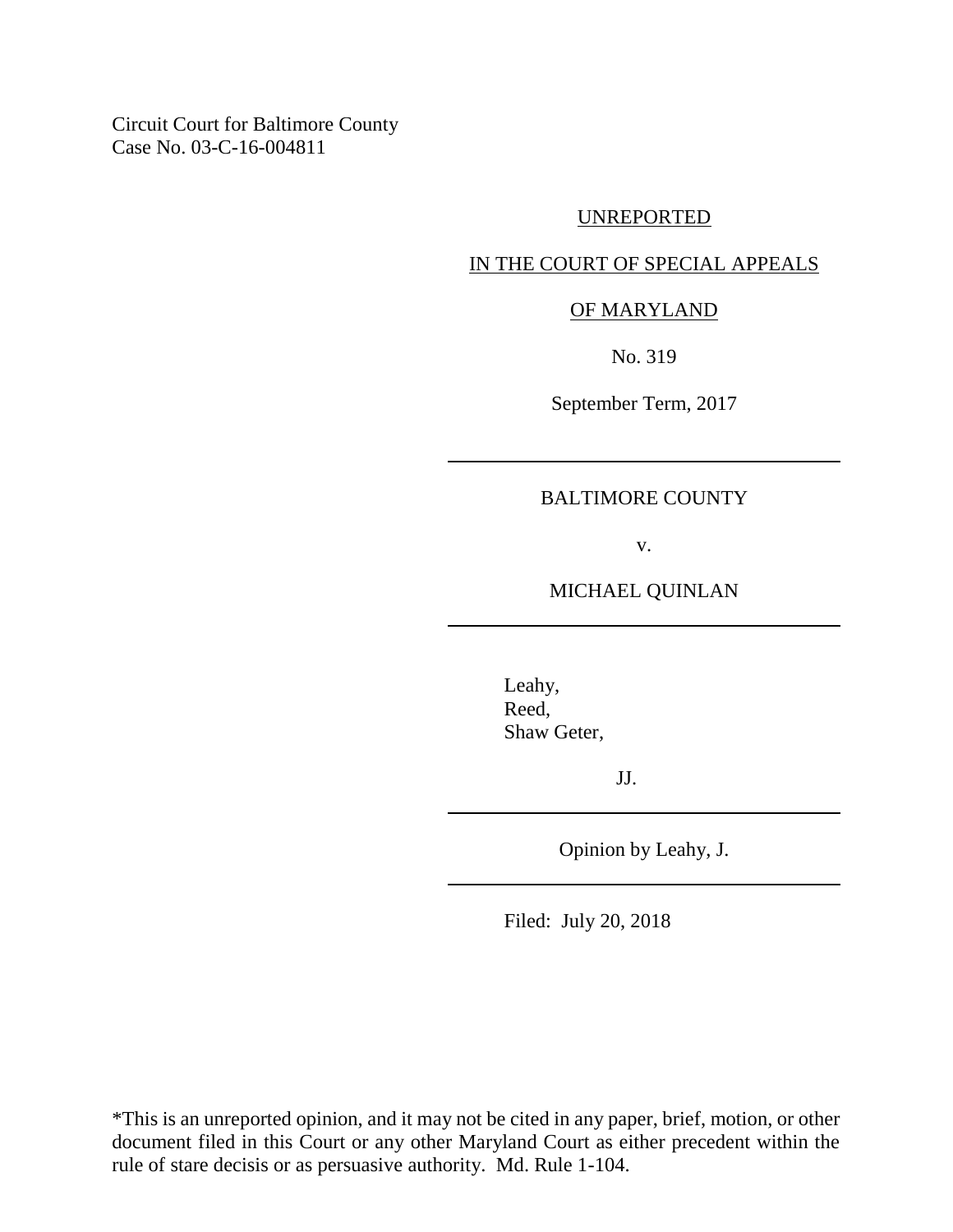In the trial underlying this appeal, a jury in the Circuit Court for Baltimore County found that Mr. Michael Quinlan ("Appellee") suffered an occupational disease in the form of degenerative tears in the medial and lateral menisci in his right knee arising out of and in the course of his employment as a paramedic/firefighter for Baltimore County ("Appellant" or the "County"). The County appeals that decision, presenting a single issue for our review: "Whether right knee degenerative tears of the medial and lateral menisci and their underlying cause, osteoarthritis, constitute[] an occupational disease as defined by the Maryland's Workers' Compensation Act?"

The Workers' Compensation Act (the "Act"), provides that a covered employee may recover for an occupational disease that "is due to the nature of an employment in which hazards of the occupational disease exist and the covered employee was employed before the date of disablement." Maryland Code (1991, 2016 Repl. Vol.), Labor & Employment Article ("LE"), § 9-502(d)(1)(i). We hold that Mr. Quinlan adduced sufficient evidence at trial to establish that the degenerative tears in his menisci constituted an occupational disease through testimony that showed (1) repetitive kneeling and squatting was part of a regular part of a paramedic's job and (2) repeated kneeling and squatting is a risk factor for developing menisci tears and, in turn, osteoarthritis in the knees.

#### **BACKGROUND**

#### **A. Mr. Quinlan's Workers' Compensation Claim**

Mr. Quinlan filed an employee's claim with the Workers' Compensation Commission ("Commission") on October 19, 2015, asserting that he developed meniscal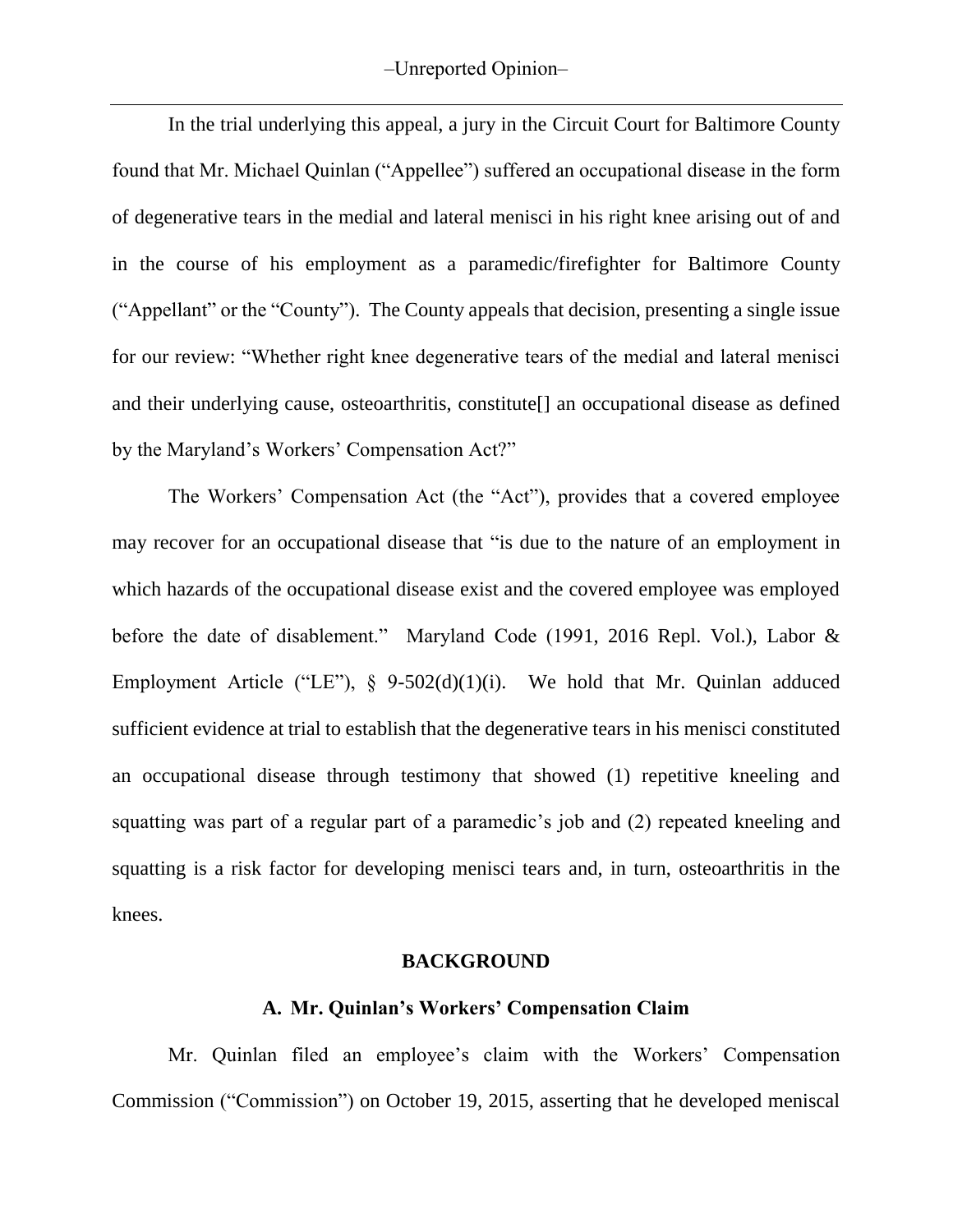tears in his right knee due to his job duties as a paramedic/firefighter. The Commission held a hearing on March 31, 2016, on the following issues regarding Mr. Quinlan's claim:

- 1. Did the employee sustain an occupational disease arising out of and in the course of employment?
- 2. Temporary Total Disability
- 3. Average Weekly Wage

On April 5, 2016, the Commission found that Mr. Quinlan "did not sustain an occupational disease of Right Knee degenerative tears arising out and in the course of employment as alleged to have occurred on February 11, 2015," and issued an order disallowing Mr. Quinlan's claim. The Commission noted that the second issue (temporary total disability) was raised but not litigated and found Mr. Quinlan's average weekly wage to be \$2,082.16. Later that month, on April 29, he petitioned the Circuit Court of Baltimore County for review of the Commission's decision and requested a jury trial.

### **B. Trial in Circuit Court**

The circuit court held a jury trial on April 19-20, 2017. Mr. Quinlan testified first. At the time of trial, he was 51 years old, 5'9" tall, and weighed between 230-240 lbs. He explained that he has worked for Baltimore County Fire Department as a paramedic since September 1994. The job requires him to work four days on followed by four days off; the first two days on are ten-hour shifts and the second two are fourteen-hour shifts. Over those four days, he responds to about 26 to 30 calls that last an average of 60-90 minutes each. According to Mr. Quinlan, calls for paramedics range from "anything from patient assist, meaning like just helping somebody off the floor, to cardiac arrest to rescues to chest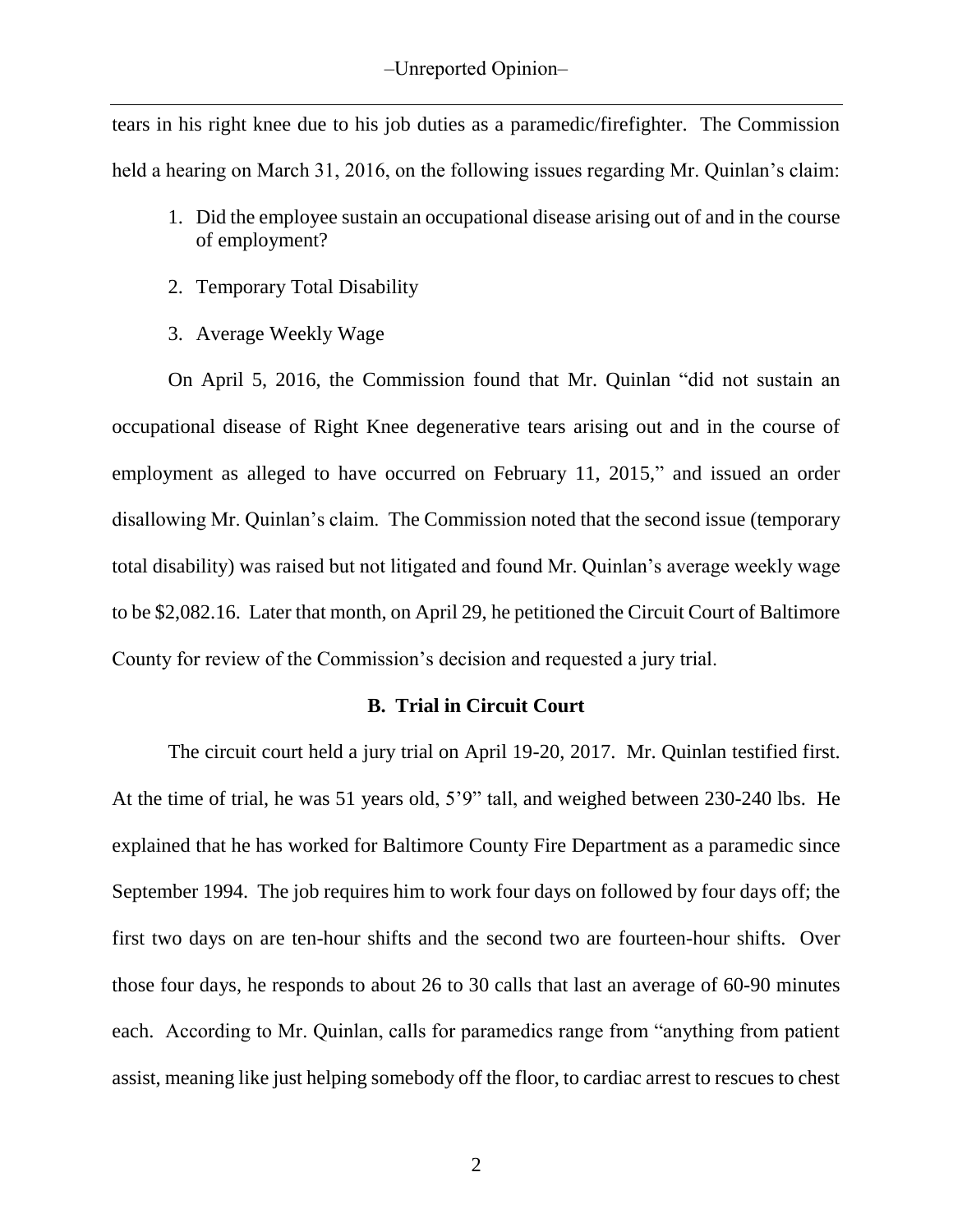pain[.]" Because many of the calls are in response to people who are in a heightened state of anxiety or pain and the patients may be on the floor, a couch, or a bed, and may be unconscious, Mr. Quinlan would have to "kneel down to their level while [] talking to them instead of hovering over top of them." When he would kneel, he'd often do so on his right knee. In some situations, for example, if a patient is in cardiac arrest, he would "be on the floor for a little while, either doing compressions, airway managements," or "doing an I.V." While working, he also had to carry patients and equipment up and down steps.

Aside from work, Mr. Quinlan testified that he golfs recreationally, lifts upper body weights, and occasionally rides a bike or goes sailing with friends. The County established on cross-examination that he has also posed for a picture squatting next to a dog and that he sometimes carries groceries or a laundry basket up the 10-20 stairs at his house.

In 2005, Mr. Quinlan hurt his right knee on the job while assisting a patient down a set of stairs and saw a doctor for the pain a few times at an officer's suggestion. Then, around 2014, Mr. Quinlan saw a doctor again for more problems associated with his right knee. He testified that after a shift, he was experiencing pain and "thought it was something that might just go away on its own" but the next day he noticed clicking when he walked. When he tried to pop his knee, in an attempt to alleviate the pain, "it just hurt more." Although he felt knee soreness and stiffness throughout his career, he indicated that this time felt more severe and consistent, and that the clicking was a new development. His personal physician told him to get an MRI and referred him to an orthopedic surgeon. In February 2015, Mr. Quinlan underwent a partial meniscectomy on his right knee. After surgery, he returned to work.

3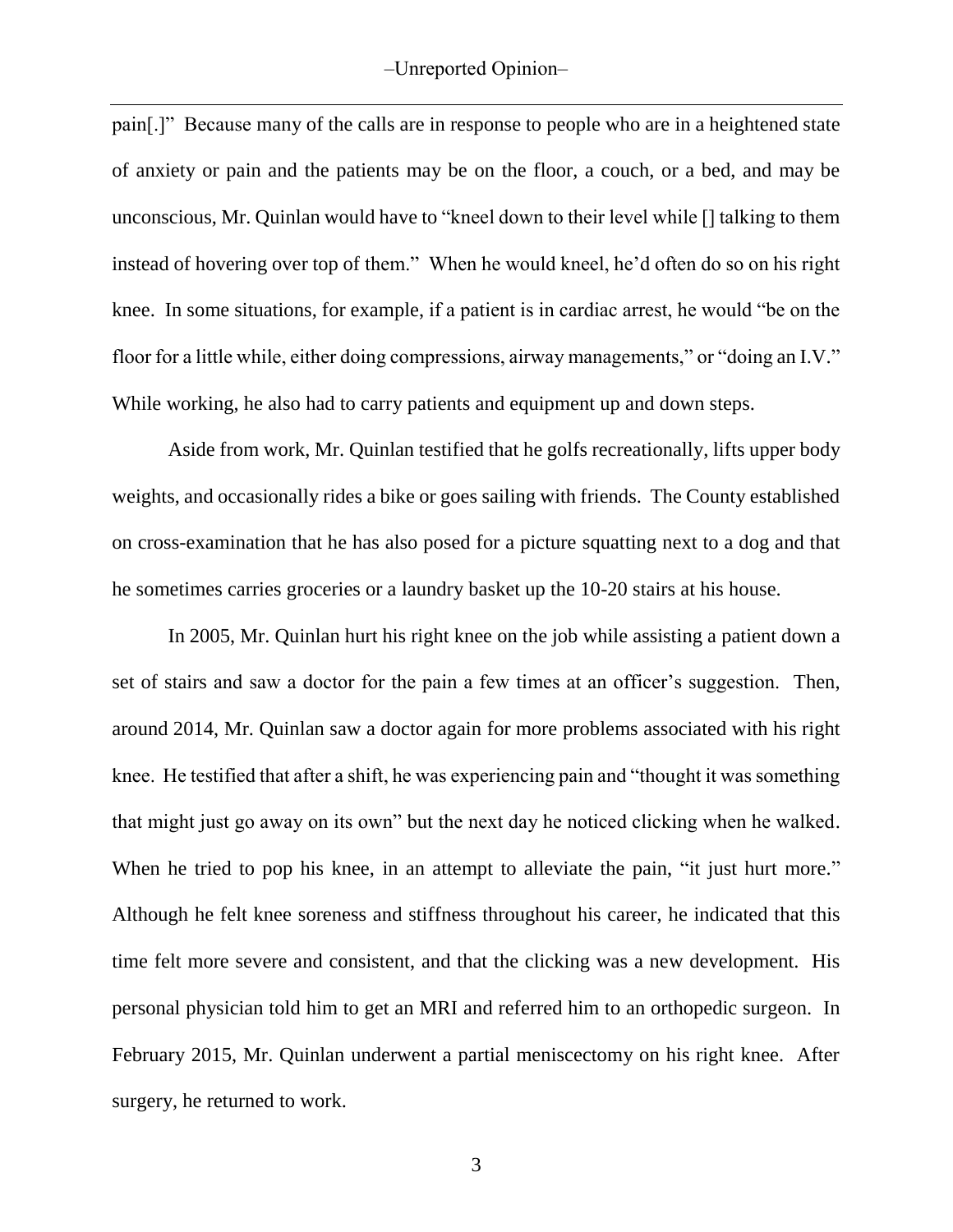### **1. Dr. Cochran's Testimony**

Following Mr. Quinlan's testimony, he presented a video deposition of Dr. Barbara Cochran, who specializes in internal medicine, occupational medicine, psychiatry, and pulmonary medicine. Dr. Cochran testified that she evaluated Mr. Quinlan to determine whether his right knee issue was related to his occupation as a paramedic. She explained that her evaluation procedure includes reviewing a patient's medical records and any medications he or she may be on, speaking to the patient, and looking at the patient's occupational history and job functions. She then reviews peer-reviewed medical literature to incorporate into her report. Dr. Cochran said that understanding the patient's job functions, shift work, and whether he or she takes breaks is vital to forming a reliable opinion relating to osteoarthritis.

Dr. Cochran highlighted the functions of EMT/paramedic work that required Mr. Quinlan to transport heavy patients, get them on stretchers or into the ambulance, and bend down to take vital signs, talk to, or triage patients. Regarding lifting patients onto stretchers, she stated, "they're low to the ground. So you're in [a] squatting position, which puts a great deal of stress on the knee, because you know you're going to lift with your knees, you don't lift with your back."

Mr. Quinlan had tears in his medial and lateral menisci when surgery was performed on his right knee. Dr. Cochran explained that tears of the menisci are "part of the continuum of osteoarthritis." She stated that "any type of motion or repetitive trauma" will cause "inflammation [of the] synovium, which is the covering over the bone and then that progresses and so then you can get abnormal bone formation or you can get, again, changes

4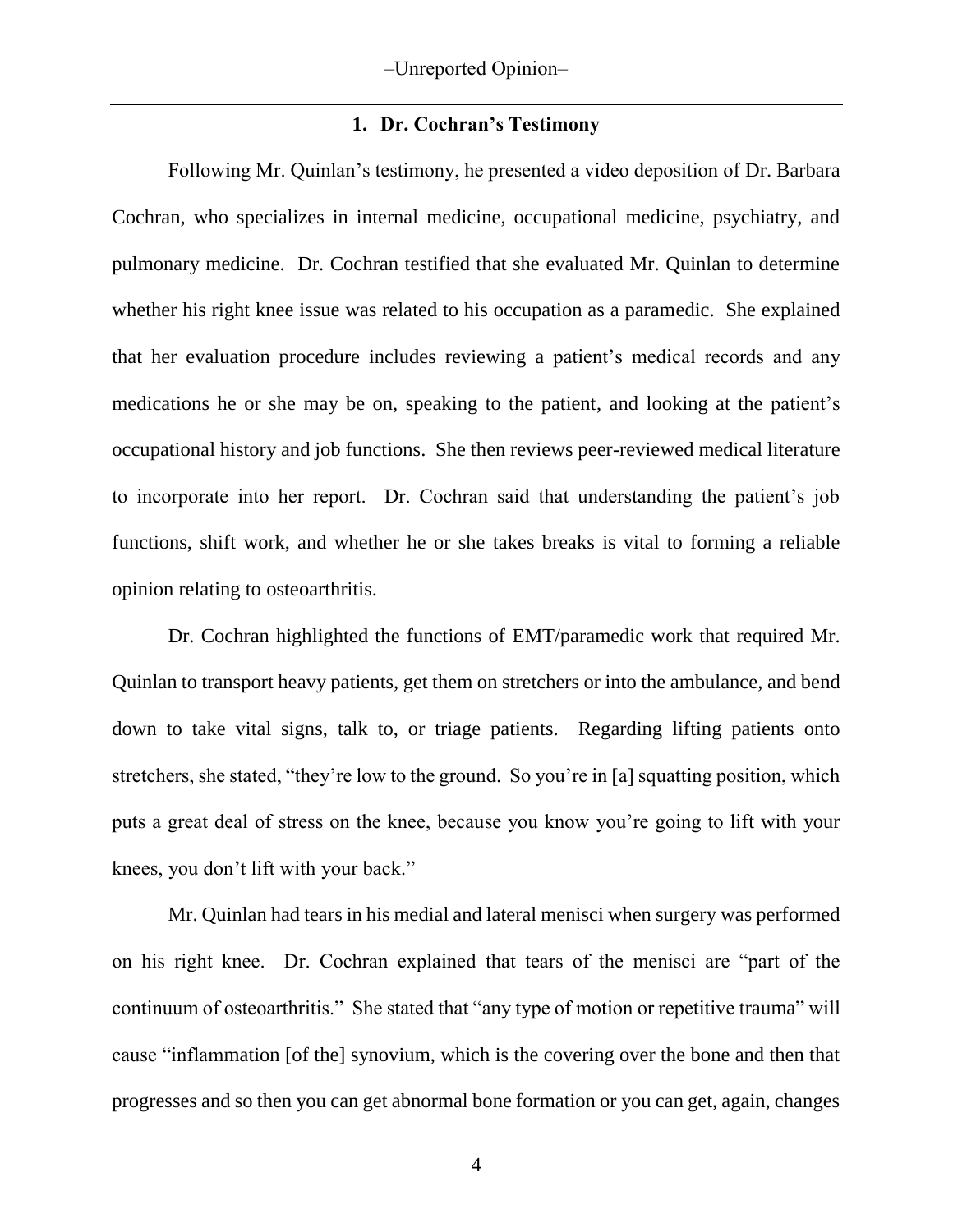in the meniscus."

As for risk factors, Dr. Cochran opined that age played a role in Mr. Quinlan's osteoarthritis in the sense that

as you age you have that many more moments . . . where you can [] injure your knee[.] . . . [I]t's a risk factor in terms of how many times you were walking or how many times you were kneeling or bending. But his particular case, he developed this at a much earlier age than one would expect to see it.

Gender was not a risk factor for him because osteoarthritis occurs more frequently in women and Mr. Quinlan was diagnosed in only one of his knees, and no genetic factors have yet been identified as risk factors. Joint injuries were another risk factor, according to Dr. Cochran, but Mr. Quinlan did not appear to have any. Having reviewed Mr. Quinlan's medical records from 2005, Dr. Cochran testified that Mr. Quinlan's injury back then was not the type of joint injury contemplated as a potential risk factor: "He had a totally normal examination of his knee, there wasn't any infusion, there wasn't any swelling, there wasn't any laxity, there's nothing there that indicated he had any significant injury to his knee."

Dr. Cochran explained that overuse or repetitive trauma is another risk factor. She then outlined the stress that squatting can put on the knees and explained that "as you come up and unbend you're exerting tremendous forces downward on the structures and they're going to again protect the ligaments and protect the joint integrity, but they're going to put pressure on the meniscus." She continued:

When you do repetitive motions, . . . what happens is that you have an inflammation and it doesn't have to be big inflammation, it can be a small inflammation. But what happens is you get, the body will repair itself as long as there is enough time for the reparative molecules, which are called . . .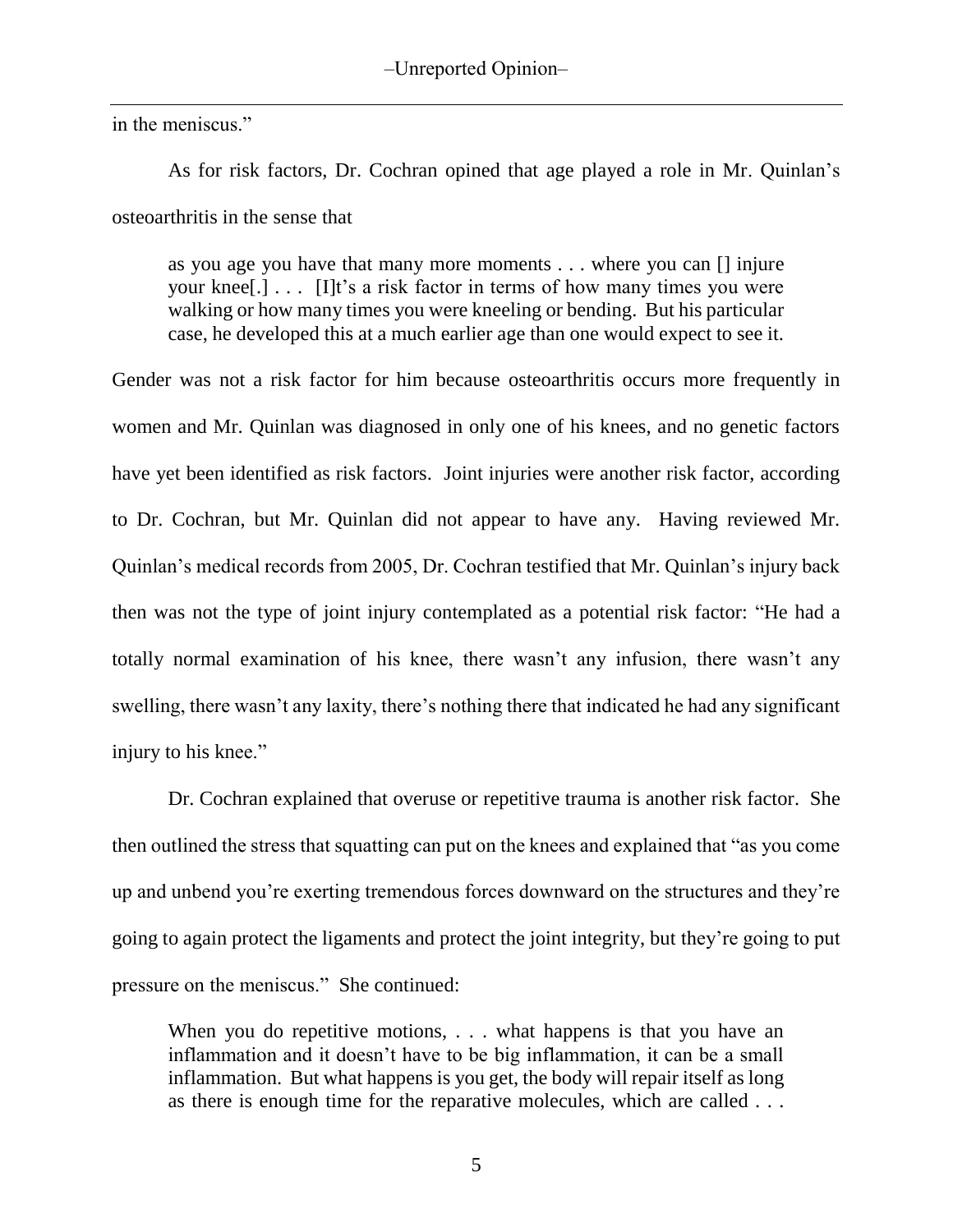cytokines, but there's pro-inflammatory and they're healing and there's a number of different structures, or things that do that but, again, when you do this on a repetitive basis, the body does not have time to compensate and repair. So, you have inflammation, partial healing, inflammation, so it builds up.

She then discussed one study that showed "repetitive kneeling and repetitive squatting" can "markedly increase<sup>[]</sup> risk" for osteoarthritis, which "is a cumulative injury," and another that showed fire fighters have a "significant" relative risk of osteoarthritis. Specific to Mr. Quinlan, Dr. Cochran opined that, based on two different types of causation analysis, including a six-step occupational-practice guideline documented in the American College of Occupational and Environmental Medicine, Mr. Quinlan's "essential job functions, which include considerable repetitive kneeling, bending, stress on the knee, [are] the cause of his knee osteoarthritis." She testified that the medical literature she reviewed supported her conclusion.

On cross-examination, the County elicited from Dr. Cochran that she never observed Mr. Quinlan physically and only spoke to him on the phone for around 30 minutes. She also testified that weight was a risk factor for osteoarthritis and would be a factor independent of Mr. Quinlan's employment. One study showed that patients over 197 pounds are more likely to suffer from osteoarthritis. Aside from weight posing a risk, Dr. Cochran did not consider Mr. Quinlan's weightlifting to factor in because he lifts weights with mostly upper extremities and not his legs. Dr. Cochran also testified that she would not be surprised to learn that Mr. Quinlan experienced some soreness in his left knee because "he has an anatomically altered right knee, so that's going to create more stress on the contralateral knee."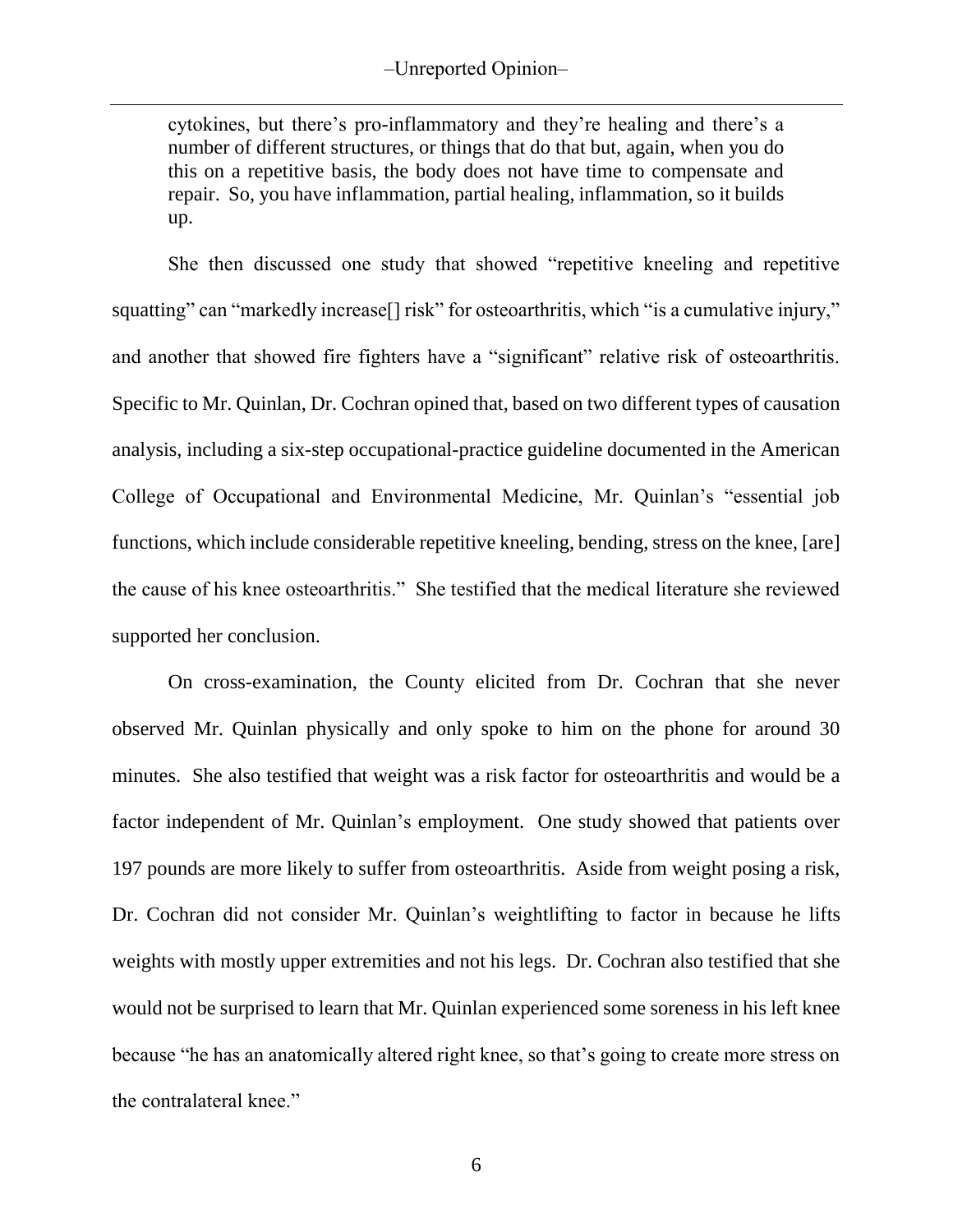The County then spent a large part of its cross-examination parsing the findings of the studies on which Dr. Cochran relied. For instance, in one study, the Framington Heart Study that has observed multiple cohorts of subjects over several decades, the County contended that the sample size of male subjects was too small to sufficiently demonstrate a link between a person's occupation and being symptomatic for osteoarthritis. Dr. Cochran responded by explaining that she did not think this impacted what the study was trying to show with respect to the physical demands of knee bending. Another study noted that meniscal damage and osteoarthritis occur frequently in the general population. Dr. Cochran, in response to the County's questioning, clarified that job stress is not the only cause of osteoarthritis in the knee.

On re-direct, Dr. Cochran testified that the small sample size of the study he considered

ha[d] nothing to do with the causation analysis or what occupational risk factors there are that put stress in the knee that leads to the development of chronic inflammation that exceeds the reparative capacity of the body leading to the degradation of the knee structure, starting with synovium, extending to the [] menisci, extending to the bones, I mean, again, along a continuum.

Additionally, she testified that none of the non-occupational risk factors or studies explain why Mr. Quinlan would have osteoarthritis in only his right knee if was not caused by his work. Finally, she testified that having reviewed Dr. Hinton's report, she "did not see any causation analysis at all."

## **2. Dr. Hinton's Testimony**

Trial resumed on April 20 with the video deposition of Dr. Richard Hinton, an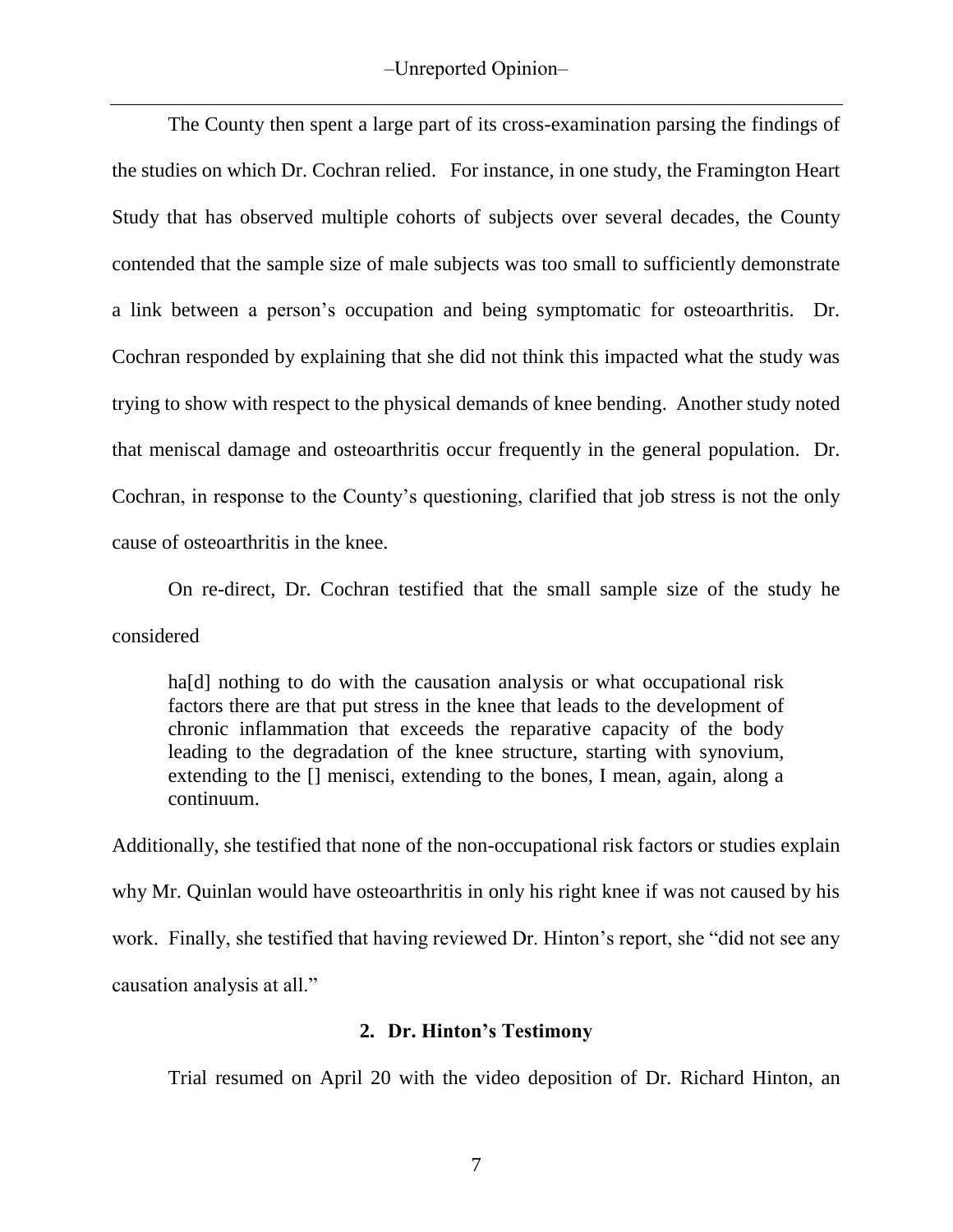orthopedic surgeon who was qualified as an expert to testify on behalf of the County. Dr. Hinton performed an independent medical exam on Mr. Quinlan on December 18, 2015. During that exam he observed that Mr. Quinlan "walked with a reciprocal gait without an obvious limp[,]" and "had a mild varus alignment or a mild bowing to both legs bilaterally." This bowing, he explained, could be the cause or the result of an injury to the knee. Dr. Hinton recalled that Mr. Quinlan's ranges of motion with his knee and hip were within the normal limits, but he did "have reproducible tenderness to palpation or pushing in the medial side of his knee on both the left and right knee." Dr. Hinton found him to have "had a gradual onset of medial knee pain." Mr. Quinlan's MRI, clinical exams, x-rays, and Dr. Hinton's exam were all "consistent with previous partial meniscectomy, lateral meniscectomy, early arthritis in the medial side of the knee and some mild arthritis behind the knee cap[.]" Although Mr. Quinlan had improved after his surgery, his medial knee pain had increased over the few months leading up to his exam, which Dr. Hinton found to be "most consistent with early arthritis in the medial compartment."

When asked to define Mr. Quinlan's condition, Dr. Hinton explained:

[A]t the time of his [exam], I thought his primary complaints were related to arthritis on the inside of his knees and he had a history of a meniscus tear and meniscectomy, which is a risk factor for that. I thought his symptoms were most consistent when I saw him with arthritic complaints.

Dr. Hinton then responded as follows when the County asked whether Mr. Quinlan's work as an EMT paramedic caused his injury:

I was asked whether I thought . . . his work was a primary or direct cause of his meniscus issues, which I think contributed to his arthritis. He didn't give me a history of specific injury or specific incidents or cumulative symptomatic episodes on the job. So, I cannot relate the meniscus tears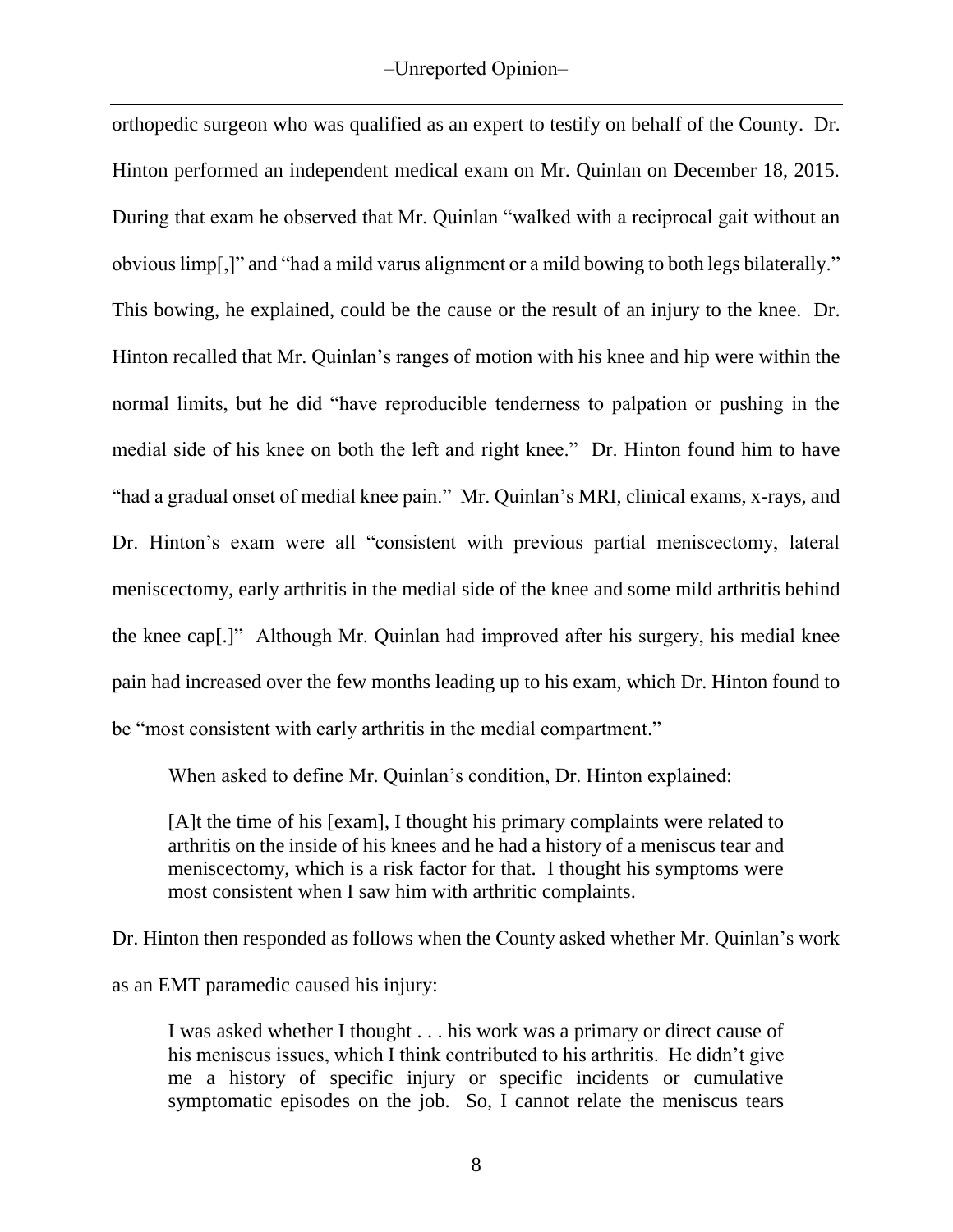directly to his duties as a firefighter and EMT. Certainly, there is literature that suggests that people who are in firefighter/EMT positions have higher rates of both meniscus tears and of arthritis, as do people in many physically demanding job descriptions. I would say that there is a debate about why that is and I think there's literature to support different ways of approaching that literature. My view of looking at it is that physically demanding workers . . . have higher rates of injury and those injuries are recognizable, they are cumulative in nature but they're recognizable reportable injuries that then put them at risk for problems over the long term. I'm not convinced that asymptomatic use in this situation leads to a definable process later in life.

The County then asked the causation question more directly and Dr. Hinton responded, "I do not think it is the primary cause of his problem or definably the primary cause of his problem, given mostly his history." Dr. Hinton also explained that Mr. Quinlan's weight was between overweight and obese and that, as well as his age, were risk factors for arthritis and menisci tears.

On cross-examination, Dr. Hinton agreed that the medical literature showed that, as a population, people in more physically demanding jobs and people who do more squatting and kneeling—such as firefighters, farmers, warehouse workers, or EMTs—have a greater risk for osteoarthritis and problems in their knees. In Dr. Hinton's opinion, however, the medical research did not yet explain why that portion of the population was more at risk, but speculated that it could be linked to more "definable injuries, . . . less access to health care, . . . they smoke more, . . . [or] they're overweight, we don't know." Dr. Hinton did acknowledge that the CDC considered occupations involving repetitive knee bending and squatting to be a risk factor for osteoarthritis, along with "age, genetics, weight, injuries, [and] infections[.]"

Dr. Hinton then stated that he would consider Mr. Quinlan's 2005 injury one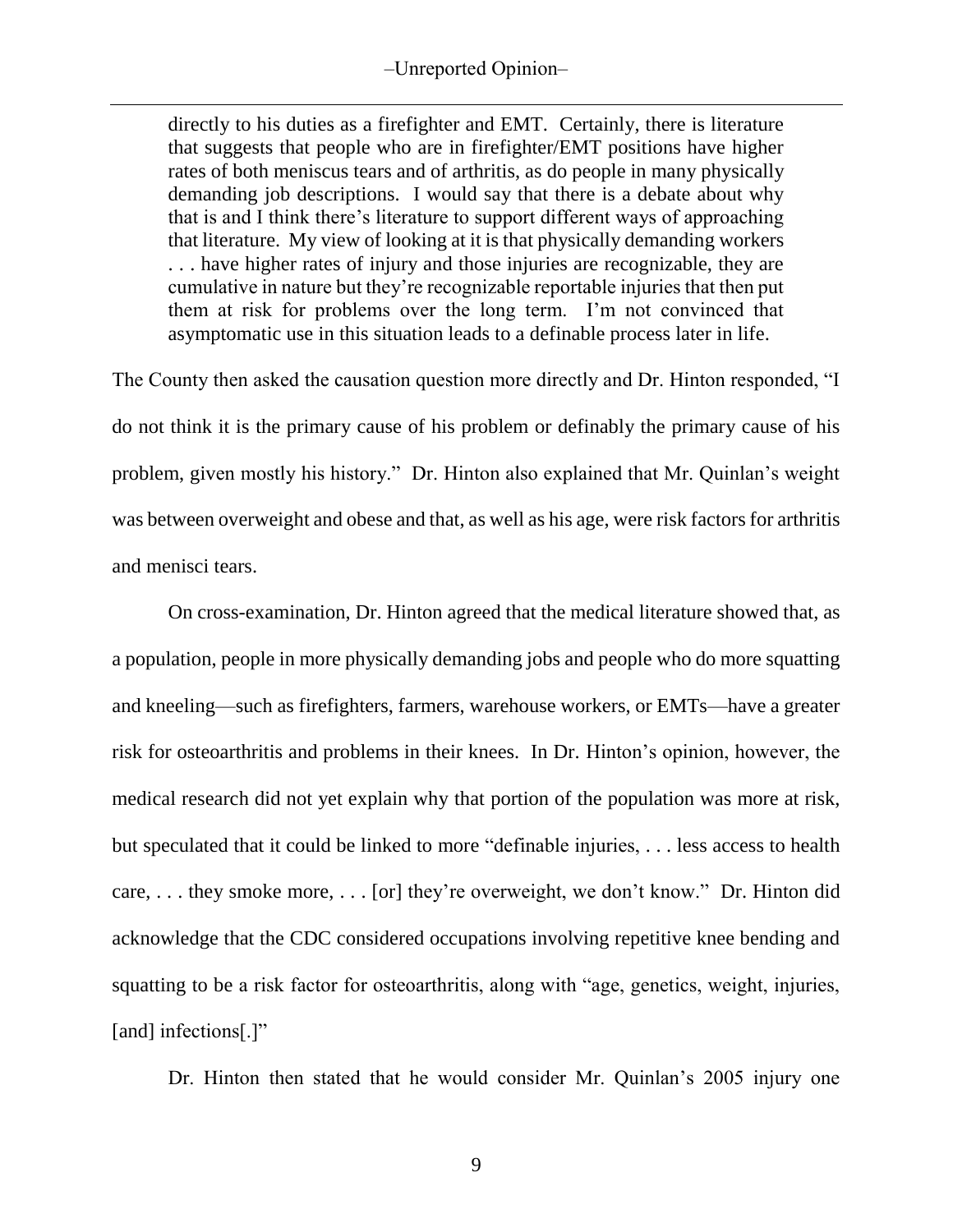instance that could be considered a relevant symptom for cumulative trauma, which

sparked the following exchange:

[MR. QUINLAN'S COUNSEL]: Okay and so in, in the sense that he had other episodes of, or tripping or, you know, banging his knee or, you know, lifting a heavy patient and saying oh, I have pain, those would be things that would sway you to the conclusion in part, at least, or move you closer to the conclusion that his occupation did have a primary role in the, in the development of his osteoarthritis, right?

DR. HINTON: The fact that he had an episode, it was definable and required treatment, makes me, I have to bring into the equation that injury on the job as potentially a risk factor for some of his knee complaints.

\* \* \*

DR. HINTON: And again, it's one episode but it is [one] more episode than I had when I did my [exam] on him.

\* \* \*

DR. HINTON: So, it, it does [sic] into the equation a little bit more than it did when I saw him for my [exam]. I think he also has, again, other risk factors that are just as significant as that, but I didn't have that when I did my –

[MR. QUINLAN'S COUNSEL]: Okay. So, that, that episode, if I understand you correctly, moves you closer to supporting the, the idea that the occupation had a more than indirect role in [the] development of his knee osteoarthritis, correct, if I understand you correctly?

\* \* \*

DR. HINTON: ... [I]t's important, the fact is he had an occupational injury that I think could contribute to long term knee problems.

[MR. QUINLAN'S COUNSEL]: All right.

DR. HINTON: I'm not convinced that his occupation as an EMT/firefighter is any more injurious or risky for his knee th[a]n a bunch of other jobs out there. But he did have an on the job injury, which I have to put into the equation.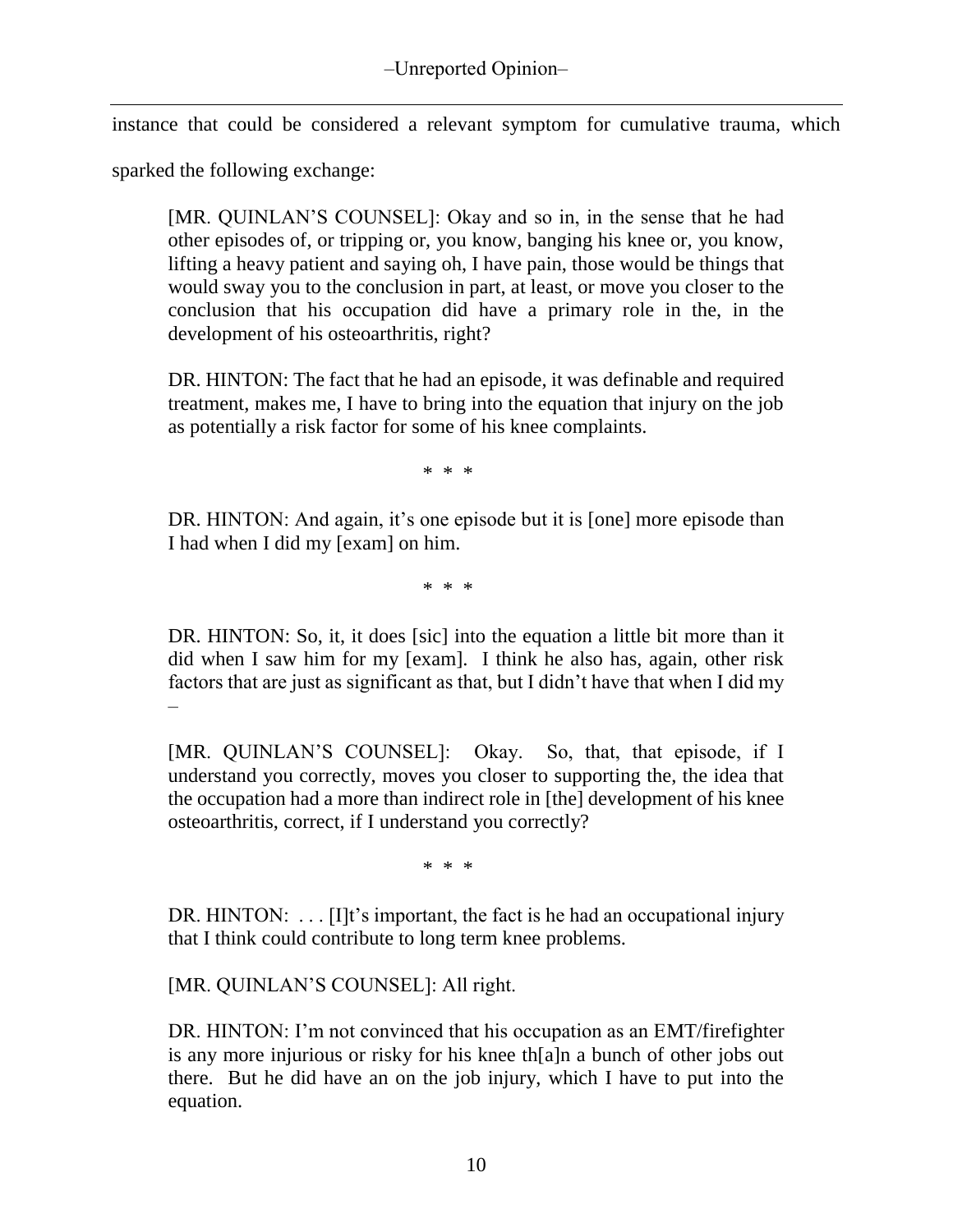Dr. Hinton then testified that he believed weight was the biggest risk factor, followed by age, and "a history of definable injury on the job is next[,]" followed by body alignment and gender. Although he would not consider an occupational injury as the primary cause, he described it as a "potential cause" or "arguable cause."

### **3. The Verdict**

The jury returned a verdict finding that Mr. Quinlan "sustain[ed] an occupational disease of right knee degenerative tears of the medial and lateral menisci of the right knee, arising out of and in the course of his employment." Four days later, on April 24, 2017, the court entered judgment to that effect and vacated the Commission's order. The court remanded the case to the Commission so that it could enter an order consistent with the jury's verdict.

The County noted its timely appeal to this Court on April 28, 2017.

#### **DISCUSSION**

#### **I.**

The County argues on appeal that "[t]here is absolutely no evidence that right knee degenerative tears of the medial and lateral menisci is an occupational disease." It asserts that to be compensable, "the disease must be an inherent risk of employment." According to the County, the testimony of Doctors Hinton and Cochran make clear that osteoarthritis and degenerative knee tears are "not [] disease[s] inherent in Mr. Quinlan's employment[.]" It explains: "Osteoarthritis is not a disease caused by employment, but is rather a disease of life. . . . [T]he mere happening of pain or discomfort while at work does not render these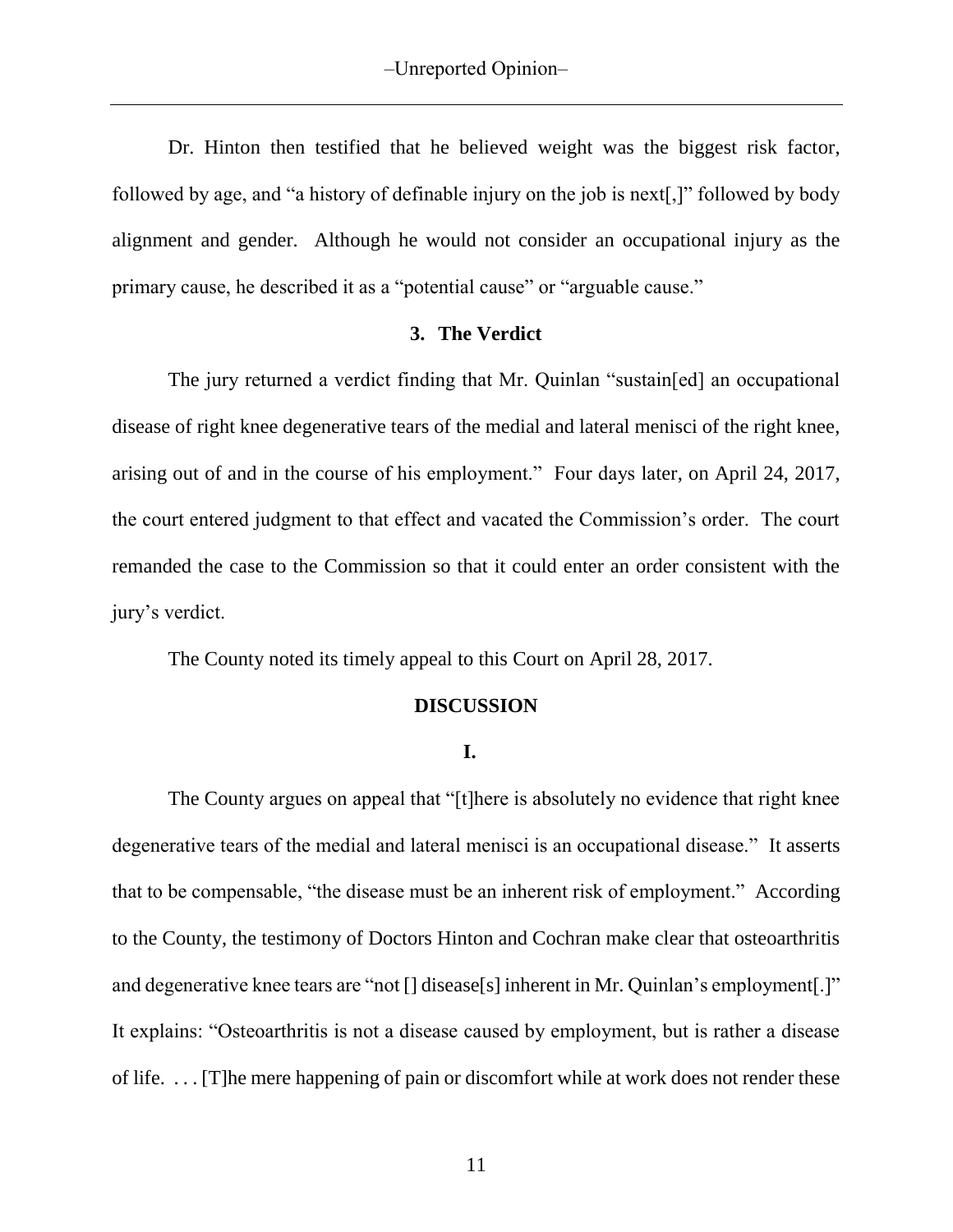conditions work related, caused by work, or is [sic] an occupational disease." The County also challenges Dr. Cochran's reliance on the Framington Heart Study, "in which the authors agree they do not have enough subjects to reach a definitive opinion regarding the relationship between occupational stress and O/E/degenerative meniscus tears." Finally, after reiterating that Mr. Quinlan is overweight and lives in a house with stairs, the County asserts: "A disease cannot be occupational if it [sic] wide spread in the population and is not inherent to the occupation."

In response, Mr. Quinlan contends that "the proper analysis is not whether a disease is labeled occupational or not, . . . but rather whether the basic job responsibilities exposed an individual to conditions that could lead to the disease." He asserts that he "provided the jury with more than enough evidence for them to find that his responsibilities as a paramedic led to his occupational disease of right knee degenerative tears." In addition to his own testimony about his job requirements and the aches and pains he felt regularly, Mr. Quinlan points to Dr. Cochran's testimony about the stresses his job responsibilities placed on his right knee and Dr. Hinton's acknowledgment that his job could have played a role in his degenerative tears. Mr. Quinlan then argues that his occupational responsibilities need only contribute in part to his diagnosis. He says he does not, nor has he ever "dispute[d] that there were potentially other causes *in addition* to his work that could have led to the diagnosis because by law there can be more than one cause for the degenerative tears as long as his work as a paramedic contributed in part, which there is ample evidence that it did."

A claimant appealing the Commission's denial of a claim retains the burden of proof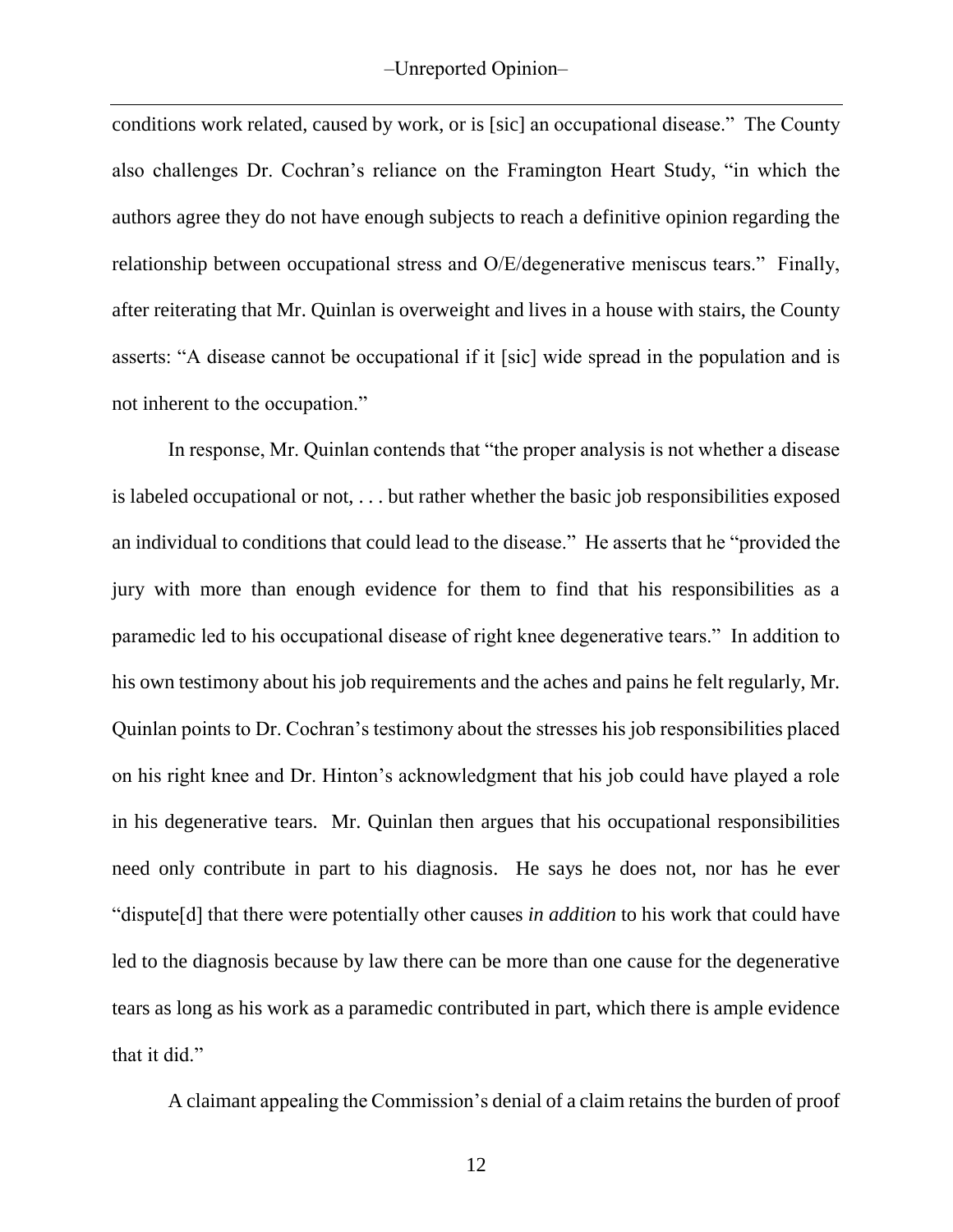before the circuit court. *Keystone Masonry Corp. v. Hernandez*, 156 Md. App. 496, 505 (2004) (citations omitted). On an appeal of a jury verdict to this Court, we treat the jury's decision as conclusive on all issues of fact. *Id.* at 506 (citation omitted). We will not reweigh the evidence; we must determine simply whether the evidence presented at trial was legally sufficient to support the jury's decision. *Id.* Any issues of law, we review *de novo. See Reger v. Wash. Cty. Bd. of Ed.*, 455 Md. 68, 95 (2017).

Under the Maryland Workers' Compensation Act, an occupational disease is "a disease contracted by a covered employee: (1) as the result of and in the course of employment; and (2) that causes the covered employee to become temporarily or permanently, partially or totally incapacitated." LE  $\S$  9-101(g). As far back as 1939, the Court of Appeals has described an occupational disease as "some ailment, disorder, or illness which is the expectable result of working under conditions naturally inherent in the employment and inseparable therefrom, and is ordinarily slow and insidious in its approach." *Foble v. Knefely*, 176 Md. 474, 486 (1939) (citations omitted). For an illness to be compensable as an occupational disease, it must also satisfy the limitations of LE § 9-502, which provides in relevant part:

(d) *Limitation on liability. –* An employer and insurer are liable to provide compensation under subsection (c) of this subsection only if:

- (1) the occupational disease that caused the death or disability:
	- (i) **is due to the nature of an employment in which hazards of the occupational disease exist and the covered employee was employed before the date of disablement**; or

(ii) has manifestations that are consistent with those known to result from exposure to a biological, chemical, or physical agent that is attributable to the type of employment in which the covered employee was employed before the date of disablement; and

(2) on the weight of the evidence, it reasonably may be concluded that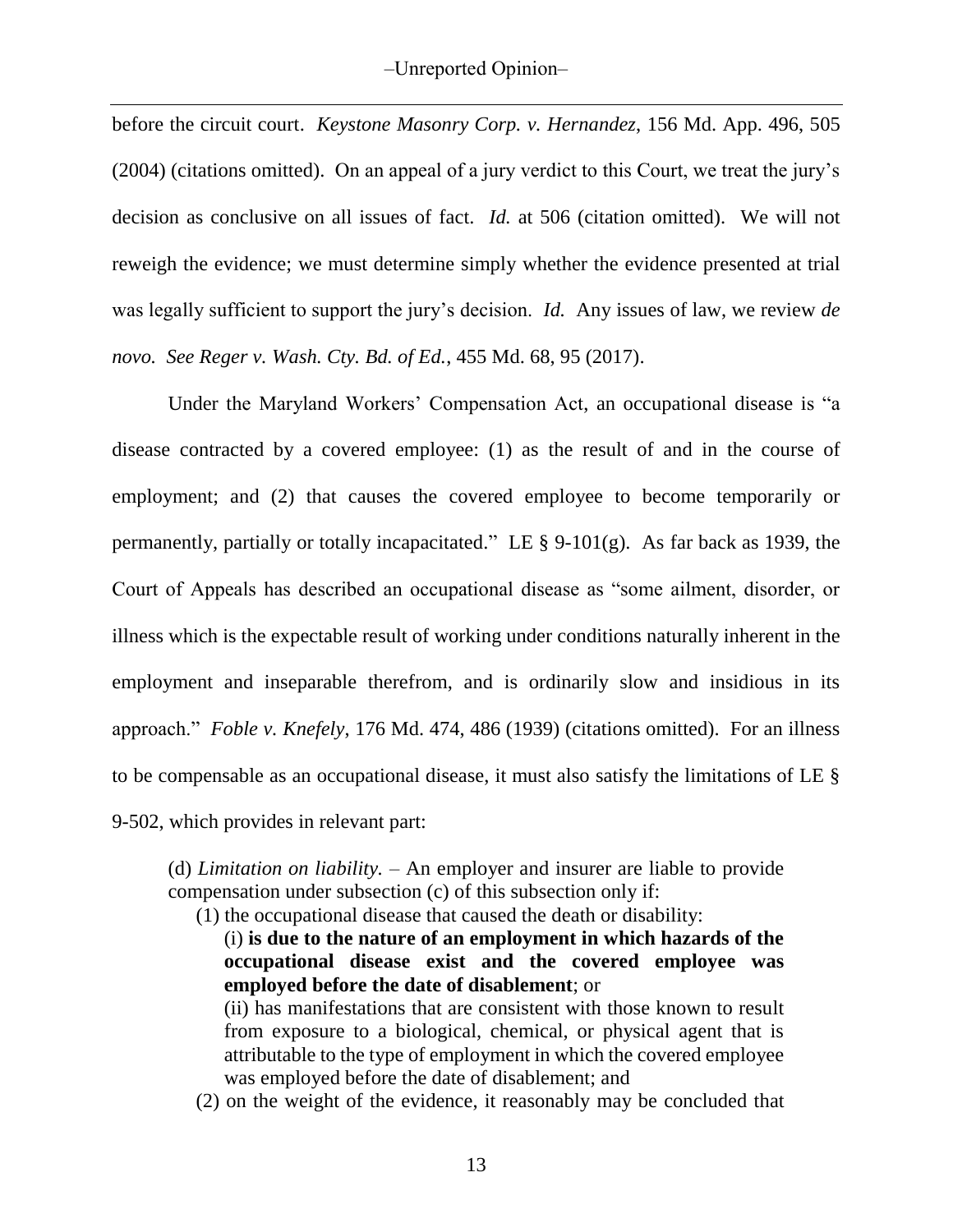the occupational disease was incurred as a result of the employment of the covered employee.

(Emphasis added).

A trio of decisions in the mid-to-late-90s help to define the contours of an occupational disease within the meaning of the Act. The first of these cases was *Davis v. Dynacorp*, 336 Md. 226 (1994). Davis was a computer operator who claimed to have suffered an occupational disease based on "'continual harassment' by both management and fellow employees at Dynacorp[,]" including bullying, racial abuse, phone calls at home, the defacement of his vehicle, and coworkers following him outside of work. *Id.* at 228. "As a result of these and other similar incidents, Davis alleged that he experienced restlessness, sleeping problems, headaches, and developed post-traumatic stress syndrome, which prevented him from returning to work." *Id.* The Commission disallowed his claim and the circuit court affirmed. *Id.* at 229-30.

While the appeal was pending before this Court, the Court of Appeals granted certiorari to consider, *inter alia*, whether LE § 9-502(d)(1) "requires the employer to provide occupational disease compensation for 'job harassment which causes mental injury." *Id.* at 230. The Court of Appeals observed that "[i]n the instant case, there simply is not the requisite relationship between the nature of Davis's work and the 'disease' that he allegedly sustained." *Id.* at 238. Although the Court was "not willing to rule out the possibility that some gradually resulting, purely mental diseases could be compensable occupational diseases or that there may be circumstances where work-induced stress may result in a compensable occupational disease[,]" it rejected Davis's claim. *Id.* at 238-39.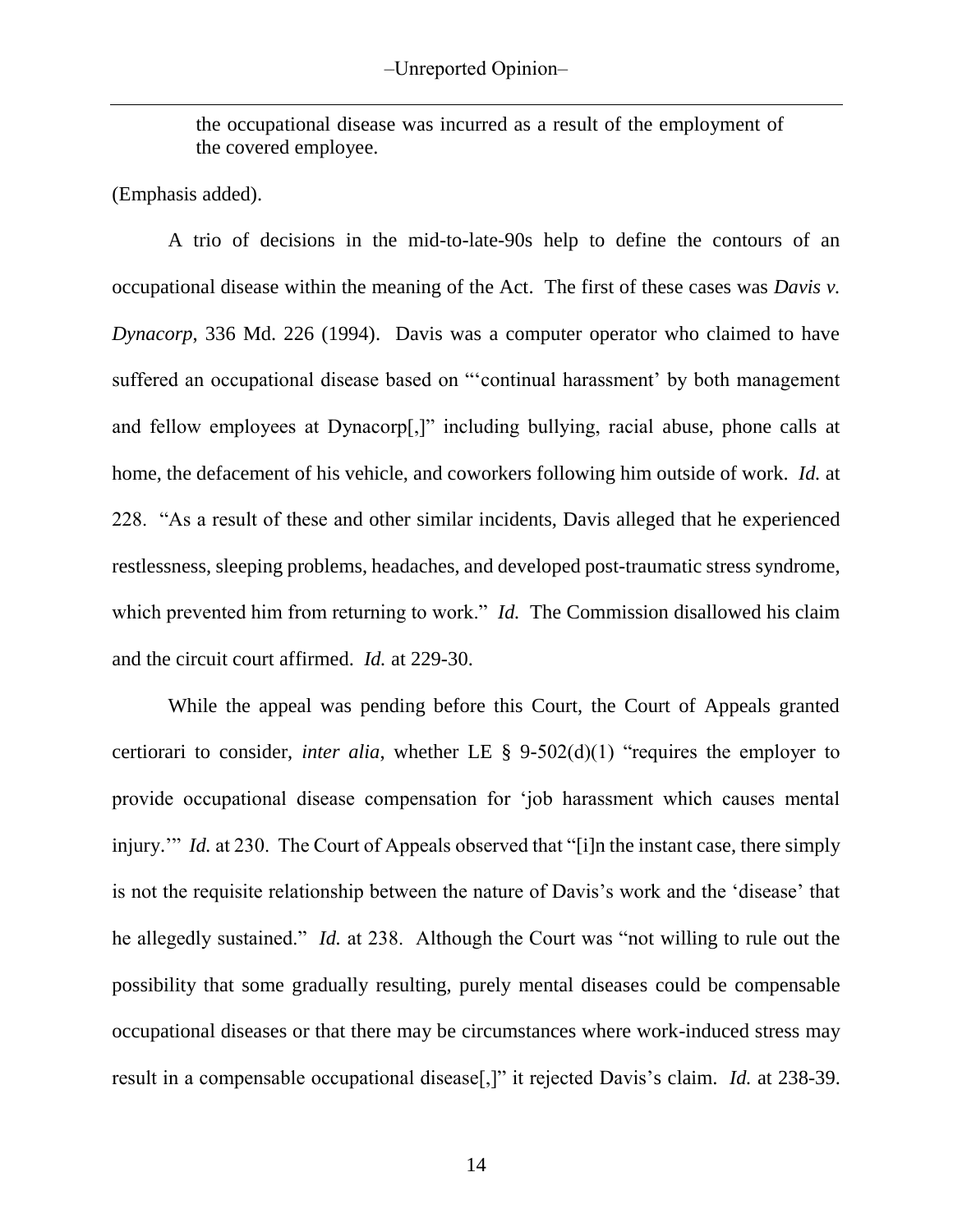The Court held "that the mental disease resulting from the harassment encountered by Davis was not due to the nature of his employment." *Id.* 

Three years later, the Court of Appeals revisited the issue in *Means v. Baltimore County*, 344 Md. 661 (1997). There, the Court held that post-traumatic stress ("PTSD") could, in fact, be compensable as an occupational disease. *Id.* at 662. Means was a paramedic who alleged that "'working a medic unit'" with the County caused her PTSD. *Id.* Specifically, Means alleged that her work at two gruesome motor vehicle accidents caused her PTSD—one in which five teenagers died and one in which a motorcyclist crashed without wearing a helmet. *Id.* at 662-63. The Commission found that Means had not suffered an occupational disease; she appealed, and the circuit court granted summary judgment in favor of the County on the ground that "PTSD may not form the basis as an occupational disease claim" as a matter of law, despite Means' proffer that a therapist would testify that her employment as a paramedic caused her PTSD. *Id.* at 664. Again, the Court of Appeals granted certiorari before this Court considered the claimant's appeal. *Id.* 

After distinguishing the occupation of a paramedic from that of a computer operator, the Court of Appeals held that "PTSD may be compensable as an occupational disease under the Workers' Compensation Act if the claimant can present sufficient evidence to meet the statutory requirements." *Id.* at 670. The Court reasoned: "Unlike the computer operator in *Davis* who divided his time between programming computers and reading manuals, Means's employment as a paramedic exposed her to events that could potentially cause PTSD." *Id.* at 671. Grappling with the difficulty of proof, the Court likened the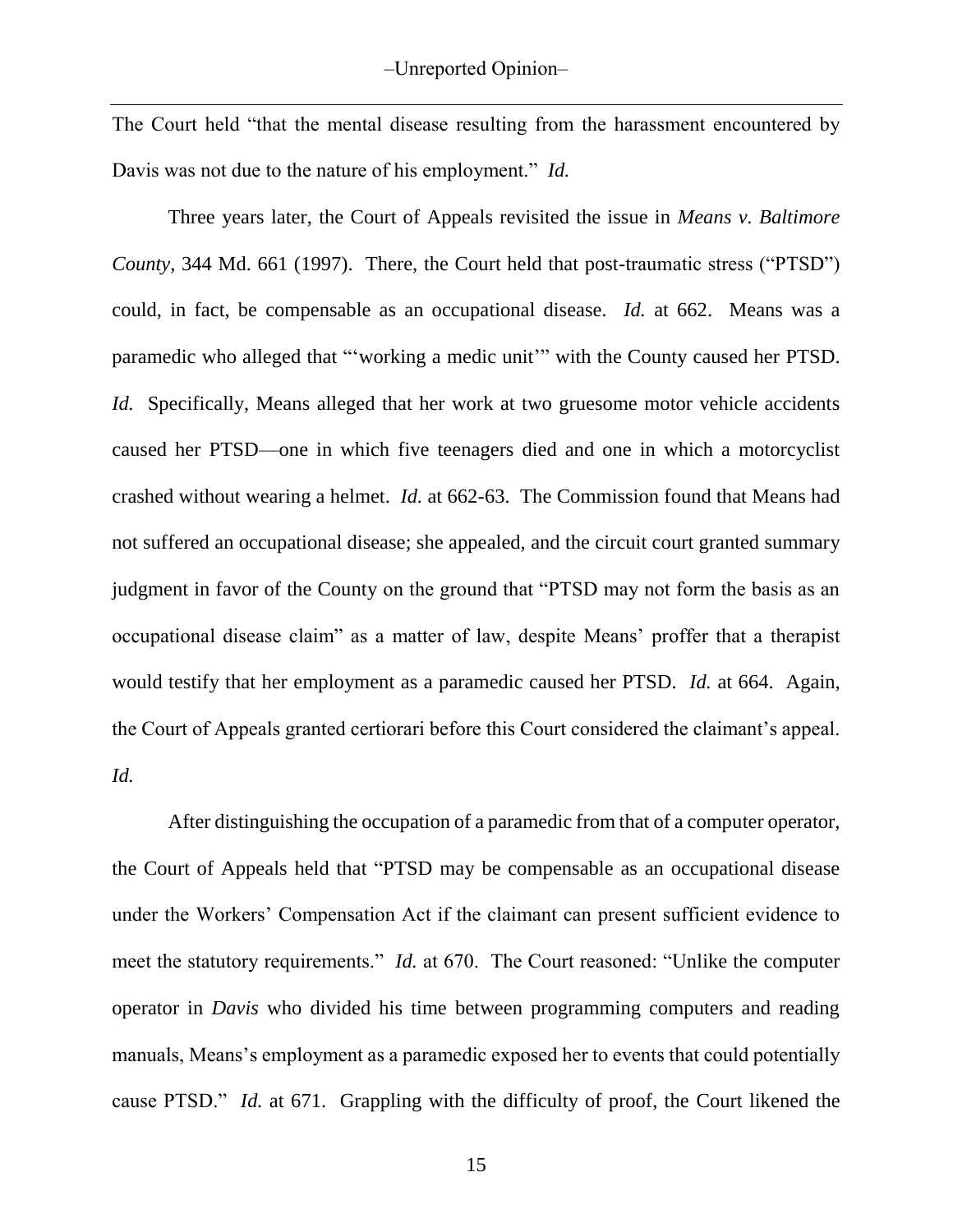standard of proof to that of a physical injury and opined that PTSD could still be compensable so long as the claimant proves the statutory requirements. *Id.* at 673. Specifically, the Court observed that "[w]orkers who suffer back pain or soft tissue injury as a result of accidents or diseases arising in the course of employment are not denied compensation due to the difficulty of verification." *Id*. (internal quotation marks omitted). The Court concluded by ruling that, on remand, Means "must prove that the mental illness she suffers is due to the nature of a paramedic's job and that employment as a paramedic entails the hazard of developing PTSD." *Id.* at 674-75 (citing LE § 9-502(d)(1)(i)).

In the final act of its trilogy of cases on mental illness as an occupational disease, the Court of Appeals considered whether an extremely overworked transportation assistant could recover for mental illness caused by work-induced stress. *King v. Bd. of Ed. of Prince George's Cty.*, 354 Md. 369 (1999). While working as a transportation assistant, King became responsible for the job duties of three separate positions: "transportation technician, transportation assistant, and transportation management analyst." *Id.* at 371. King filed a claim with the Commission, alleging that she suffered from an occupational disease in the form of a nervous breakdown due to working three jobs at one time. *Id.* at 372. The Commission disallowed her claim, the circuit court granted summary judgment in the county's favor, and this Court affirmed. *Id.* at 372-74.

After granting certiorari, the Court of Appeals also affirmed. *Id.* at 382. The Court explained that "[e]very occupational disease claim, whether mental or physical, must satisfy the statutory standard of [LE] § 9-502(d)(1)(i), *i.e.*, the alleged disease must be 'due to the nature of an employment in which hazards of the occupational disease exist.'" *Id.* at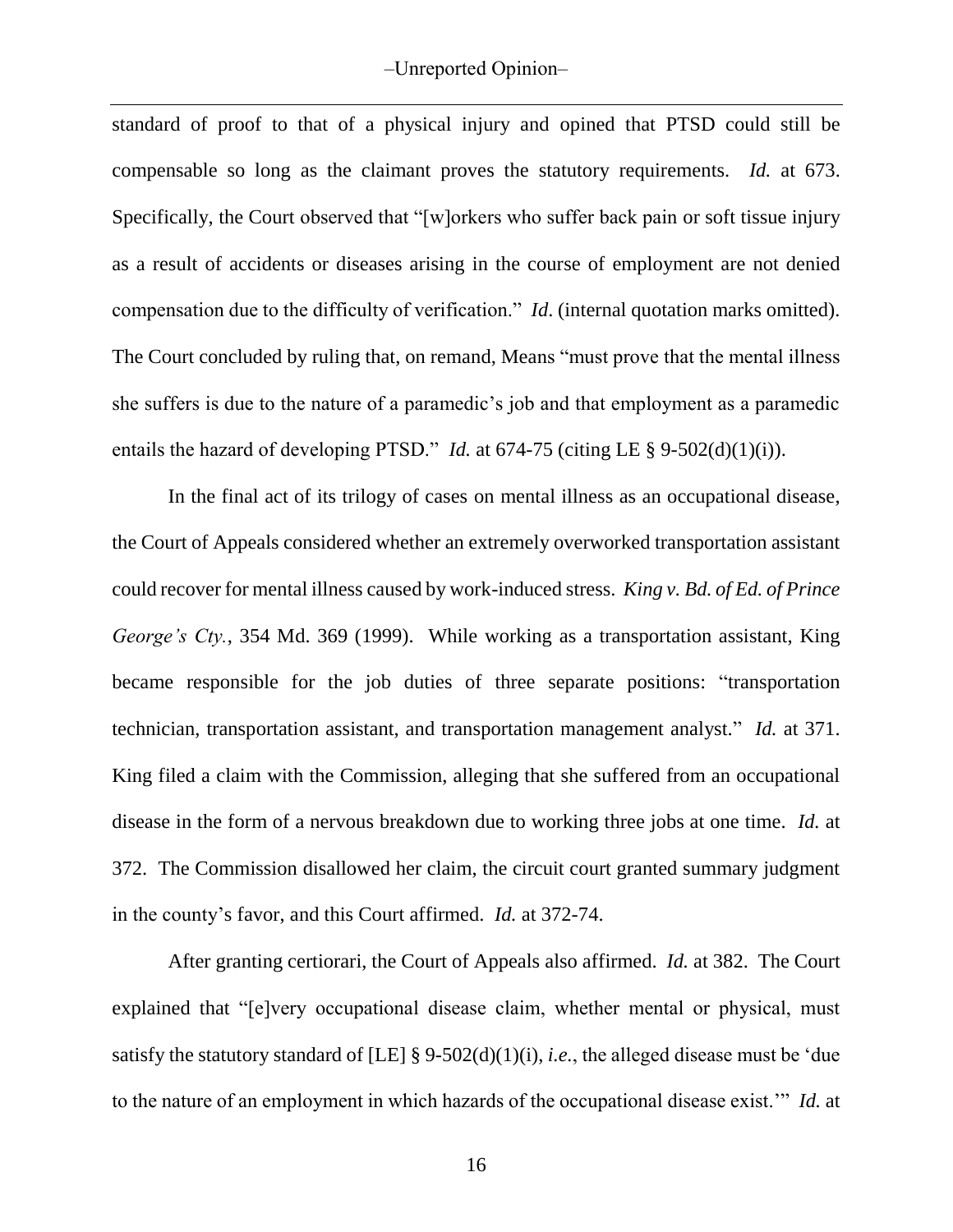381. Because King's evidence "indicate[d] that she was an overworked employee in a mismanaged position" and not that her illness was "somehow inherent in the nature of the position of transportation assistant[,]" the Court held that King could not satisfy the requirements of LE  $\S$  9-502(d)(1)(i). *Id.* Nor did King present evidence that her illness would occur any more frequently in her occupation than "in any other occupation in which employees were overworked and/or mismanaged." *Id.* The Court ruled that the term "'[e]mployment' in the context of [LE] § 9-502(d)(1)(i) does not mean the specific job in which the person is working; it means the profession or general occupation in which the person is engaged." *Id.* at 381-82 (citations omitted).

In 2009, this Court decided *Black & Decker Corp. v. Humbert*, 189 Md. App. 171 (2009), the facts of which are sufficiently similar to those presented in this appeal to dictate the outcome. Black and Decker employed Humbert as a licensed electrician and occasionally required him to work as a vehicle mechanic, plumber, carpenter, and operate a front-end loader to remove snow. *Id.* at 174-76. Humbert's employment required him to stand on a ladder and reach up to the ceiling to replace lights, take down and put up ceilings, and replace and install wires. *Id.* at 175. While performing mechanic work, he frequently had to lay on his back under vehicles to reach his arm up into the engine compartment. *Id.* at 176. While removing snow, he used his arm to push and pull the levers on a front-end loader. *Id.* After a decade on the job and 25 total years as an electrician, Humbert sought medical attention for fatigue and soreness in his right shoulder. *Id.* His doctor first diagnosed him with "moderate tendonitis in the lateral supraspinatus tendon'" and eventually "discovered that his problem was 'possibly work related.'" *Id.* at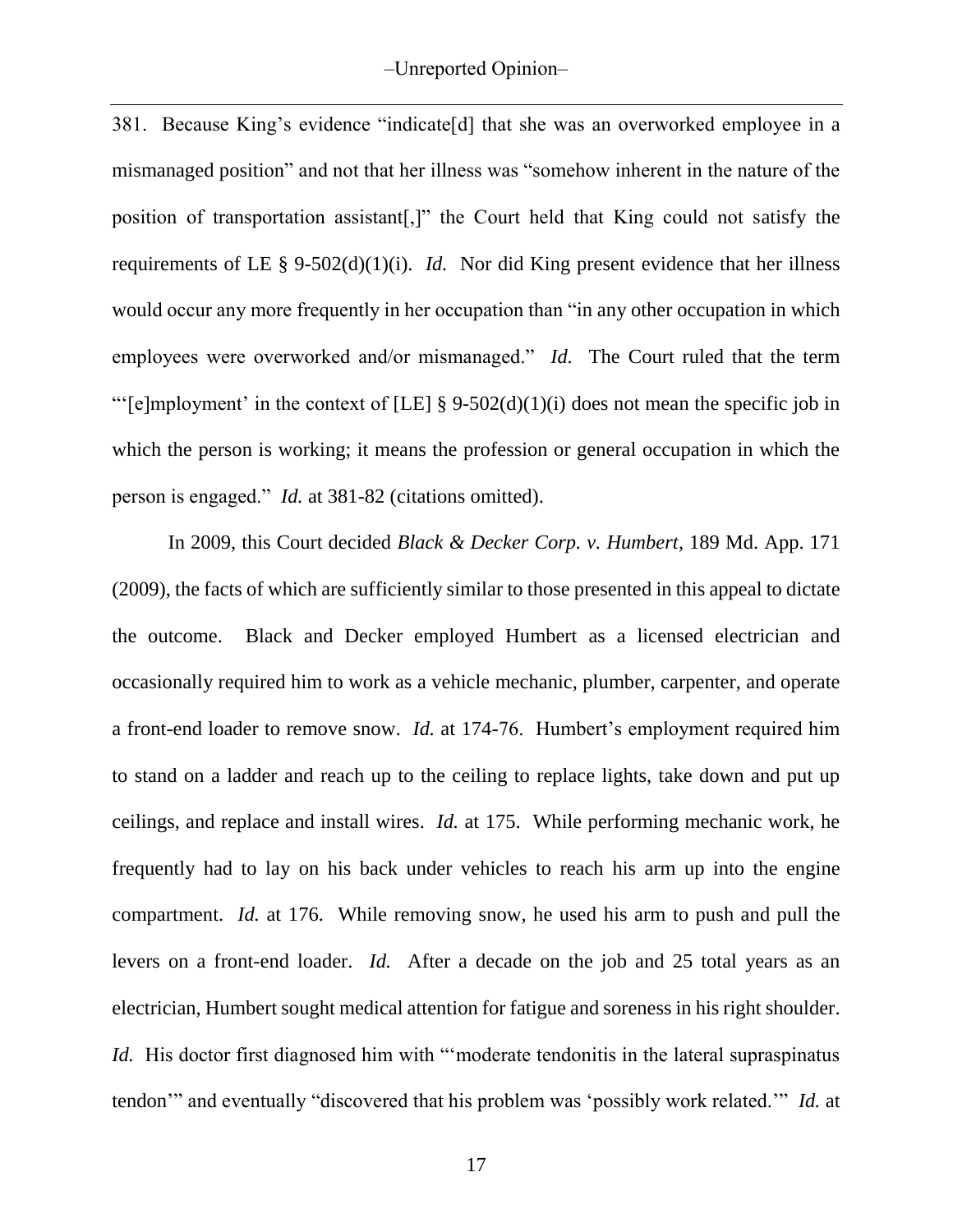176-77. Diagnostic studies revealed that a bone spur in Humber's right shoulder contributed to the development of shoulder impingement syndrome, also known as tendonitis. *Id.* at 177. His doctor testified that the syndrome had two causes: "1) activities such as continuous reaching overhead that results in inflammation and 2) the presence of a spur." *Id.* His doctor further explained that the mere presence of a spur, however, "which is often a congenital condition, does not mean that a person will develop impingement syndrome. But with the spur present, people often develop impingement syndrome by years of repetitive activities such as reaching overhead." *Id.* His doctor testified further that Humbert's job seemed to be "'the type of occupation that would . . . cause these problems to develop.'" *Id.* He reiterated, though, that the job alone—absent the bone spur—would not have caused Humbert's injury. *Id.* at 177-78.

The Commission disallowed Humbert's claim for benefits for an occupational disease and he appealed to the circuit court. *Id.* at 174. After the circuit court denied Black and Decker's motion for judgment as a matter of law, a jury found that Humbert had suffered an occupational disease. *Id.* at 175. Black and Decker appealed to this Court, asserting in large part that the cause of Humbert's injury was aggravation of a bone spur, which was not occupational in character. *Id.* at 179. In affirming the circuit court's judgment, we distinguished the Court of Appeals' decision in *Blake v. Bethlehem Steel Co.*, 225 Md. 196 (1961), and relied on this Court's decision in *Allied-Signal, Inc. v. Bobbitt*, 96 Md. App. 157 (1993), *rev'd on other grounds*, 334 Md. 347 (1994).

In *Blake*, a pipe-fitter claimed that his chronic bronchitis was an occupational disease, alleging that his work at Bethlehem Steel and exposure to dust aggravated a

18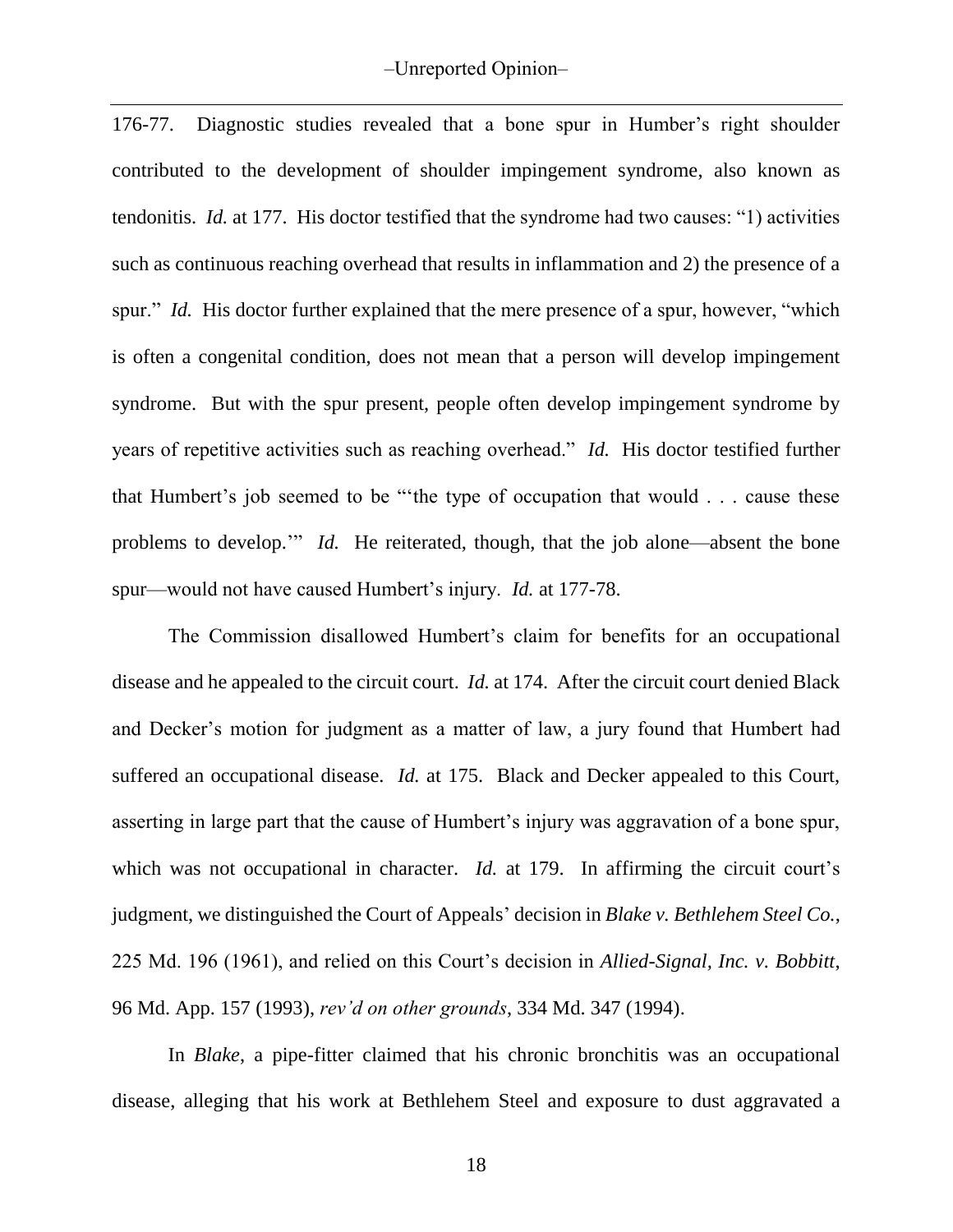bronchial susceptibility he had prior to his employment. 225 Md. at 198. After the Commission granted Blake a workers' compensation award, the company appealed and the circuit court "found as matter of law that there was no evidence legally sufficient to show an occupational disease or aggravation thereof." *Id.* at 197. At trial, "[t]here was testimony that the incidence of bronchial disorders was no higher among workers around open hearth furnaces than among the general city populations." *Id.* at 198-99. On appeal, the Court of Appeals explained that, "since chronic bronchitis and its sequelae were not shown to be characteristic of the industry, the claim is that disability from a cause not itself compensable, was 'aggravated . . . or contributed to by an occupational disease[.]'" *Id.* at 200. Blake argued "that an ordinary disease may become occupational where it is aggravated by the occupational environment." *Id.* The Court disagreed, holding that even if the working conditions aggravated Blake's non-occupational disease, the result was not an occupational disease. *Id.* The Court reasoned that to support a claim, "there must be a finding that, in part at least, the disability is due to an occupational disease, and the claim can be allowed only for that part." *Id.* 

This Court in *Humbert* distinguished "the situation in *Blake*, where the claimant suffered from pre-existing chronic bronchitis prior to working for the defendant," because "Humbert never had shoulder impingement syndrome prior to working for appellant and, but for the work-related activities (frequent necessity to reach overhead as part of his employment as an electrician), the shoulder impingement syndrome would not have developed—according to [his doctor's testimony]." 189 Md. App. at 182.

We found Humbert's illness to be more akin to that in *Bobbitt*, in which the claimant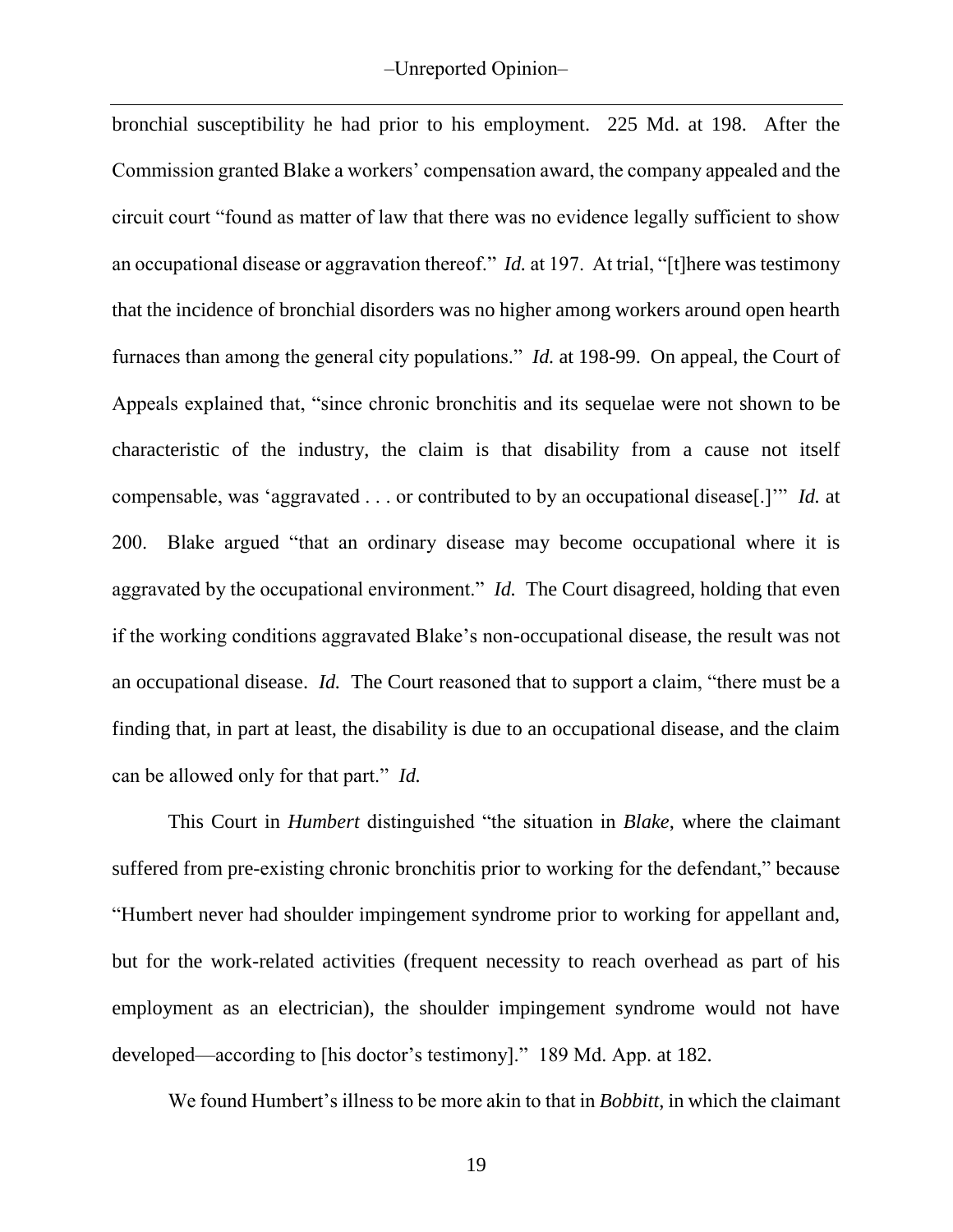also suffered from shoulder impingement syndrome and the employer also relied on the *Blake* decision. *Id.* at 182-83 (citing *Bobbitt*, 96 Md. App. at 161, 166). In *Bobbitt*, this Court noted "that under the *Blake* analysis the focus is not whether the pre-existing condition is occupational in character but whether the resulting condition is due, *in part at least*, to the occupation." 96 Md. App. at 167 (emphasis added). Although there was evidence to support the company's position that the syndrome was due to the aggravation of a prior condition, this Court reasoned that "we must view the evidence in the light most favorable to appellee." *Id.* Looking to expert testimony at trial, this Court highlighted testimony that "the shoulder impingement syndrome resulted from the repetitive activities inherent in her work; 'you can not separate the condition from the work[.]'" *Id.* We held that "[t]his testimony establishe[d] that even if the arthritis effected the development of the shoulder condition, the condition was due in part to the characteristics of appellee's employment[,]" and thus raised a jury question. *Id.* at 167-68.

The Court in *Humbert* recounted the decision in *Bobbitt*, emphasizing that "the focus that the court should apply is to the issue of whether the resulting condition (shoulder impingement syndrome) is due, in part, to the occupation." 189 Md. App. at 184. We went on to hold that expert testimony at trial made it clear that "Humbert's shoulder impingement syndrome resulted, in part, from the repetitive overhead activities inherent in his work as an electrician." *Id.* Even though Humbert had not presented expert testimony on ergonomics or the frequency with which electricians suffer impingement syndrome, we reasoned that the jury could have found Humbert's testimony regarding his job duties sufficient to establish the job duties typical of electricians. *Id.* at 186. "Humbert's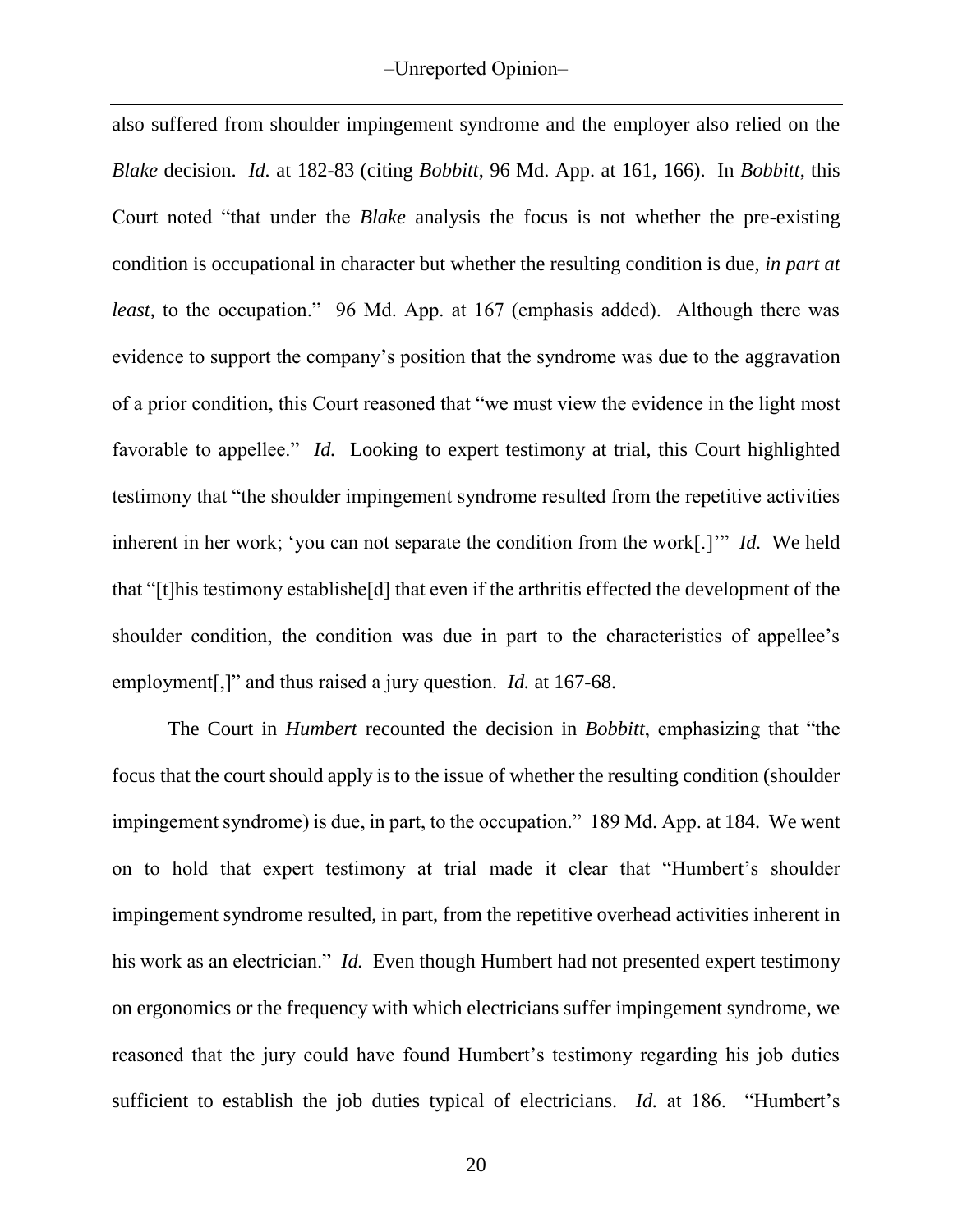testimony was that the job requirements of an electrician made it necessary to have repeated overhead arm motions; moreover, Dr. Wittstadt testified that such motions, when coupled with the pre-existing bone spur, were the cause for the impingement syndrome." *Id.* Additionally, this Court explained:

To be compensable, it is the risk factors, not the disease, that must inhere in the nature of the employment. Taking the evidence in the light most favorable to Humbert, one of the risk factors of being an electrician is developing impingement syndrome due to the necessity of reaching about one's head repeatedly.

*Id.* at 187.

Finally, we recounted the Court of Appeals' trilogy of mental illness cases discussed above and synthesized the following standard for applying LE  $\S$  9-502(d)(1)(i): "[T]he Court must examine the duties of a claimant's profession to determine if the hazard that led to the disease exists in the nature of that employment." *Id.* at 191. We concluded that Humbert "met that threshold requirement by introducing evidence that showed: 1) overhead reaching is a regular part of an electrician's job, and 2) repeated overhead reaching is a risk factor for developing shoulder impingement syndrome." *Id.*

Returning to the County's appeal here, we believe that Mr. Quinlan presented evidence sufficient to prove that his menisci tears are an occupational disease. According to Mr. Quinlan's trial testimony, being a paramedic required him to kneel for lengthy periods of time, numerous times per week during his 24-year career with the County, and that he tended to kneel on his right knee. His job also required him to carry heavy patients down stairs and lift them onto stretchers. Prior to his knee surgery, Mr. Quinlan's job caused him to seek medical treatment for knee soreness on at least one prior occasion.

21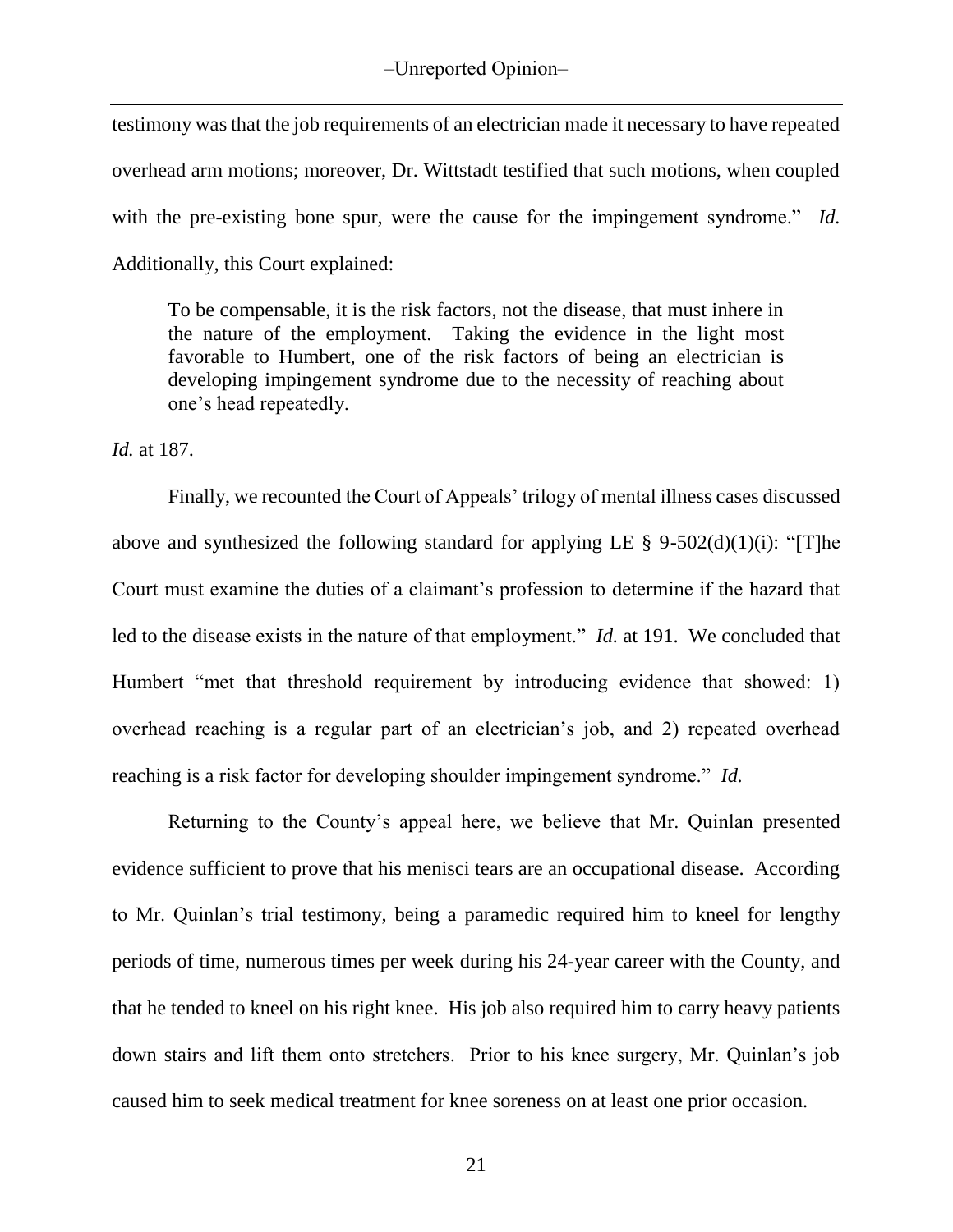In addition to testifying about his job duties and the soreness he felt routinely after work, Mr. Quinlan presented expert testimony supporting his claim that he suffered an occupational disease. Dr. Cochran testified that overuse or repetitive trauma were risk factors for Mr. Quinlan's injury because the stress of squatting puts pressure on the menisci and doing so on a repetitive basis causes inflammation to reoccur more quickly than the body can repair itself. She also testified that at least one study showed that firefighters have a "significant" risk of osteoarthritis relative to the rest of the population.Dr. Cochran opined that Mr. Quinlan's "essential job functions, which include considerable repetitive kneeling, bending, stress on the knee, [are] the cause of his knee osteoarthritis."

Likewise, the County's own expert, Dr. Hinton, acknowledged that medical literature suggests that people in more physically demanding jobs, such as firefighters and EMTs, suffer menisci tears and arthritis at a higher rate than the general population and that the CDC considers "occupations involving repetitive knee bending and squatting" as risk factors for osteoarthritis. Additionally, on re-cross examination after being informed that Mr. Quinlan suffered a prior work-related knee injury, Dr. Hinton changed his opinion to conclude that an occupational injury was a "potential" or "arguable" cause of Mr. Quinlan's menisci tears and arthritis.

The County suggests that osteoarthritis cannot be an occupational disease because it is "a disease of life" and is "something that will happen to all of us." Even if the County had preserved this sweeping legal argument, *see* Maryland Rule 8-131(a) ("Ordinarily, the appellate court will not decide any other issue unless it plainly appears by the record to have been raised in or decided by the trial court[.]"), we find it unconvincing. As we stated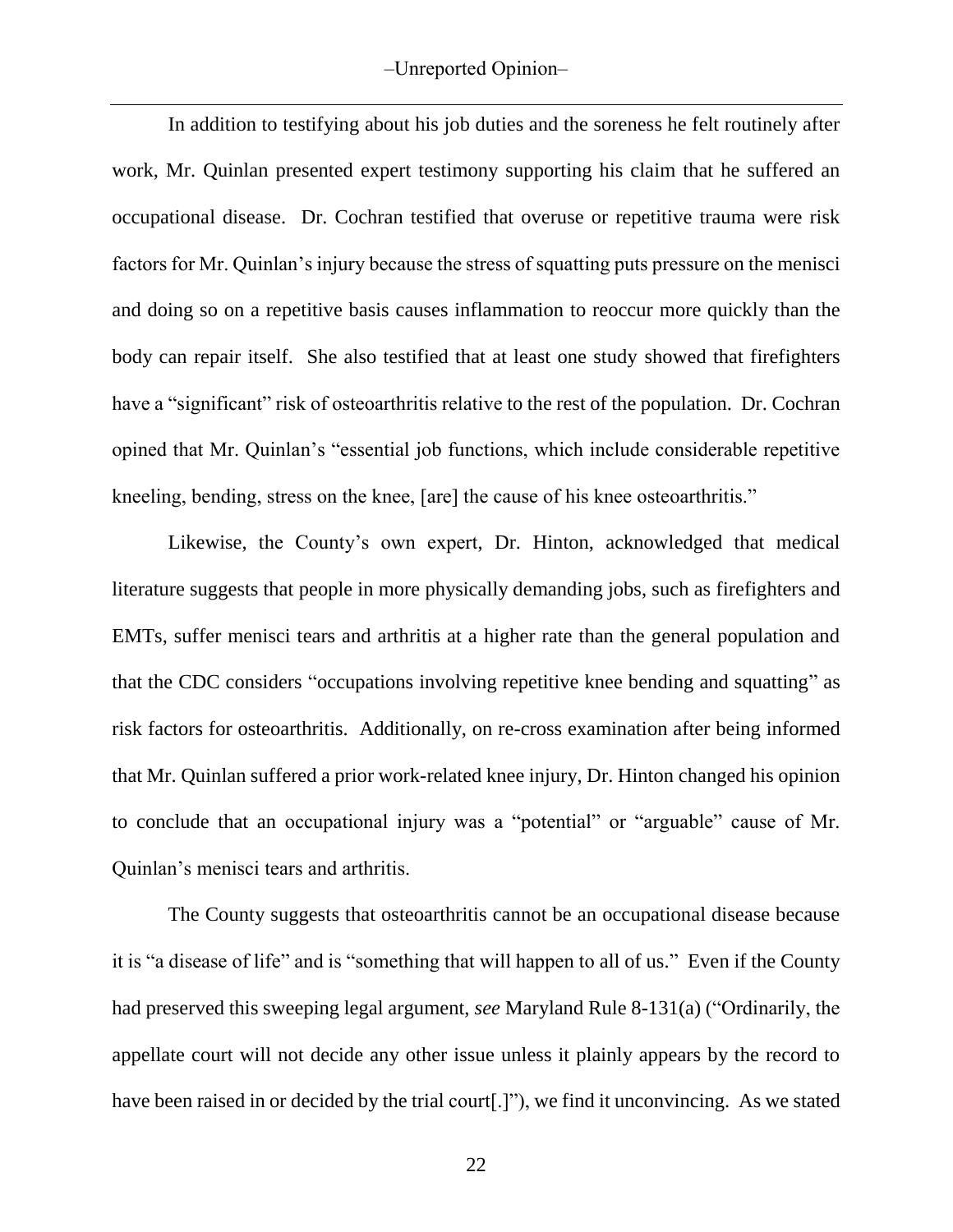in *Humbert*, "[t]o be compensable, it is *the risk factors*, not the disease, that must inhere in the nature of the employment." *Id.* at 187 (emphasis added). The Act does not limit occupational diseases to rare diseases or those exclusive to a specific profession. Instead, the disease must be one "due to the nature of an employment in which hazards of the occupational disease exist and the covered employee was employed before the date of disablement[.]" LE § 9-502(d)(1)(i). As the Court explained in *Means*, "[w]orkers who suffer back pain or soft tissue injury as a result of accidents or diseases arising in the course of employment are not denied compensation due to the difficulty of verification." 344 Md. at 673 (citation and quotation marks omitted).

Looking to the risk factors relevant here, the County's own expert testified that people in occupations that require more squatting and kneeling—such as EMTs and firefighters—are at a higher risk for osteoarthritis and knee problems. Similarly, Dr. Cochran testified that people in Mr. Quinlan's occupation suffer menisci tears and arthritis at a higher rate than the general population. That other risk factors—such as Mr. Quinlan's weight—were present does not preclude the jury from concluding that Mr. Quinlan's occupation caused the degenerative tears in his menisci. *See Hernandez*, 156 Md. App. at 505-06. The evidence also showed that Mr. Quinlan did not have menisci tears or osteoarthritis prior to working for the County. As this Court explained in *Humbert*, "the focus that the court should apply is to the issue of whether the resulting condition . . . is due, *in part*, to the occupation." 189 Md. App. at 184 (emphasis added). Viewed in the light most favorable to Mr. Quinlan, the evidence at trial established that, even if Mr. Quinlan's weight and age were contributing factors to the development of his knee